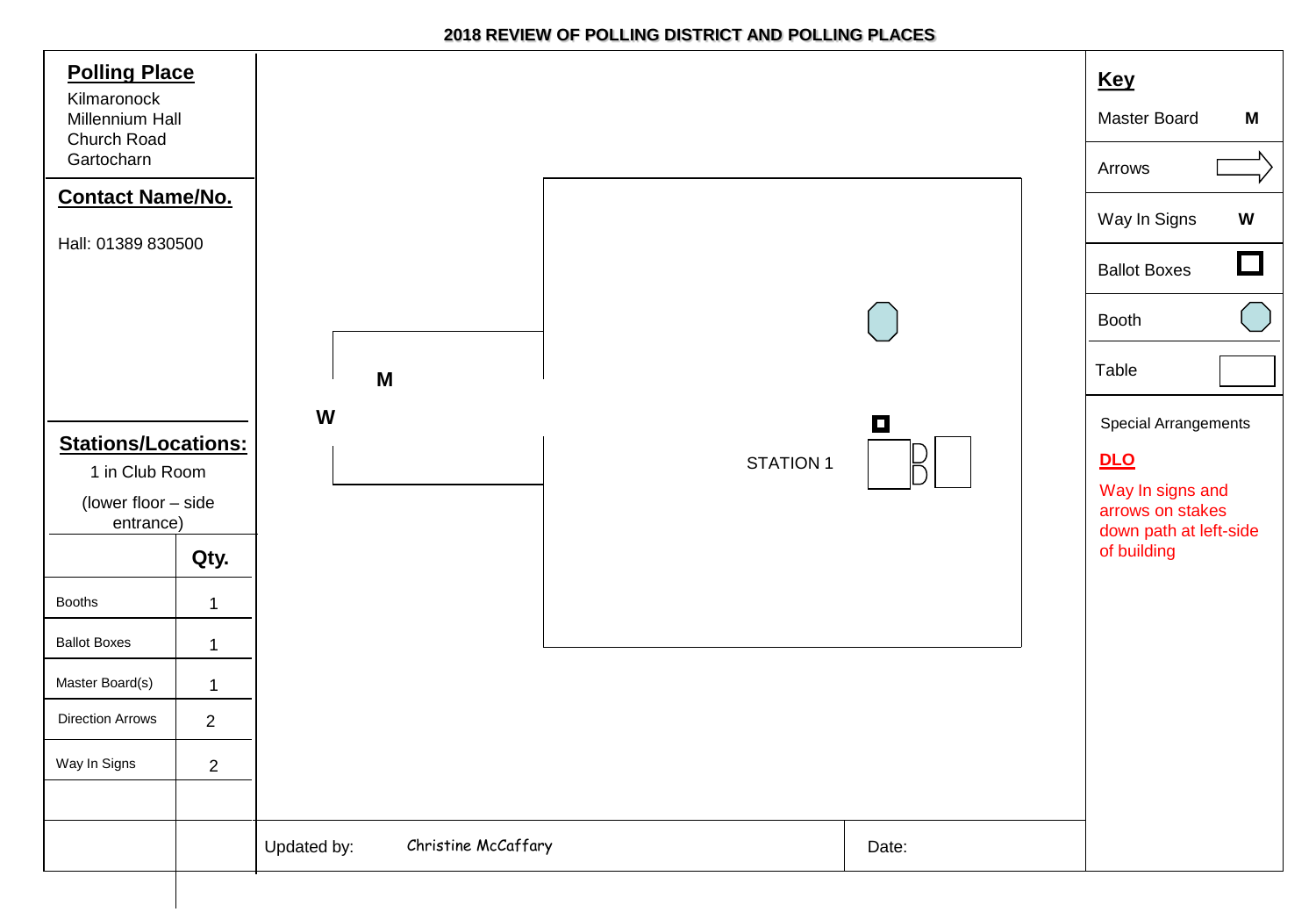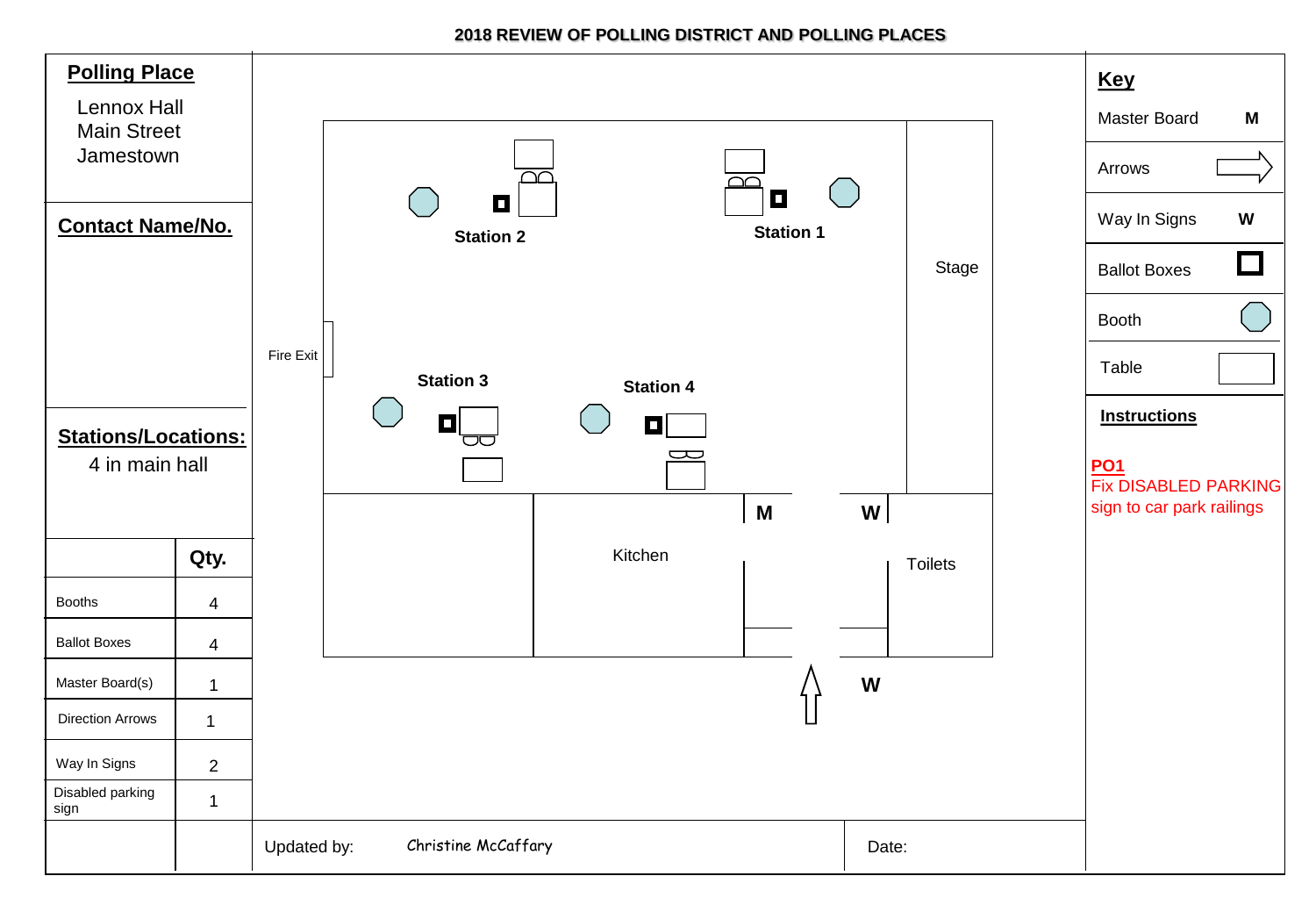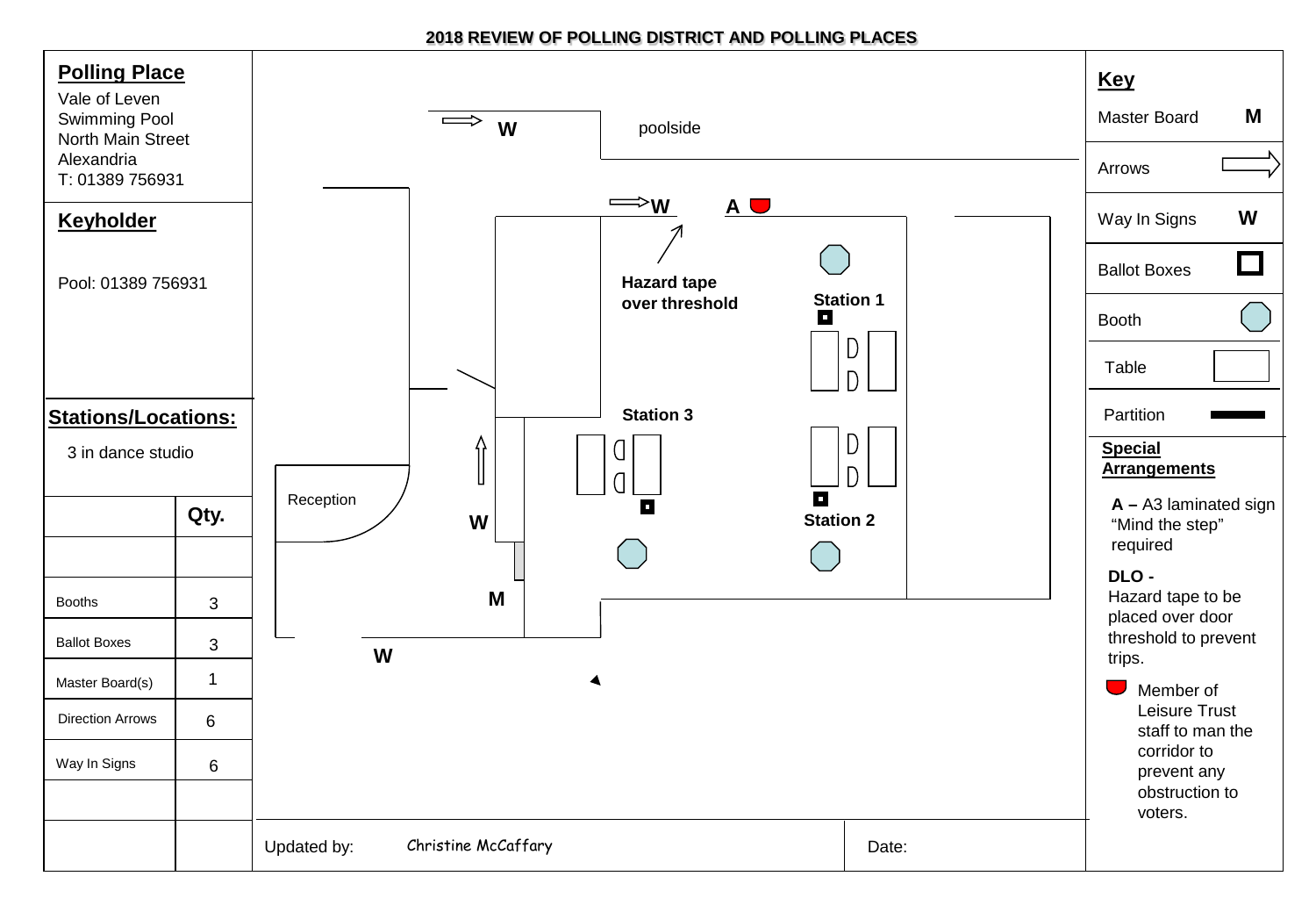| <b>Existing</b><br><b>Polling Place</b><br>St. Kessog's<br>Church Hall<br><b>Balloch Road</b><br>Balloch<br><b>Contact Name/No.</b> |                | П<br><b>STATION 1</b>              |       | <b>Key</b><br><b>Master Board</b><br>M<br>Arrows<br>Way In Signs<br>$\boldsymbol{\mathsf{W}}$<br>$\Box$<br><b>Ballot Boxes</b><br>Booth<br>Table<br><b>Special Arrangements</b> |
|-------------------------------------------------------------------------------------------------------------------------------------|----------------|------------------------------------|-------|---------------------------------------------------------------------------------------------------------------------------------------------------------------------------------|
| <b>Stations/Locations:</b>                                                                                                          |                |                                    |       | <b>DLO</b>                                                                                                                                                                      |
| 2 in main hall                                                                                                                      |                |                                    |       | A-frame with<br>polling station sign                                                                                                                                            |
|                                                                                                                                     | Qty.           |                                    |       | to be sited at stone<br>wall on street                                                                                                                                          |
|                                                                                                                                     |                | M                                  |       |                                                                                                                                                                                 |
| <b>Booths</b>                                                                                                                       | $\mathbf 1$    |                                    |       |                                                                                                                                                                                 |
| <b>Ballot Boxes</b>                                                                                                                 | $\mathbf{1}$   |                                    |       |                                                                                                                                                                                 |
| Master Board(s)                                                                                                                     | $\mathbf 1$    | W                                  |       |                                                                                                                                                                                 |
| <b>Direction Arrows</b>                                                                                                             | $\overline{2}$ |                                    |       |                                                                                                                                                                                 |
| Way In Signs                                                                                                                        | $\overline{2}$ |                                    |       |                                                                                                                                                                                 |
| A-frame                                                                                                                             | $\mathbf{1}$   |                                    |       |                                                                                                                                                                                 |
|                                                                                                                                     |                | Christine McCaffary<br>Updated by: | Date: |                                                                                                                                                                                 |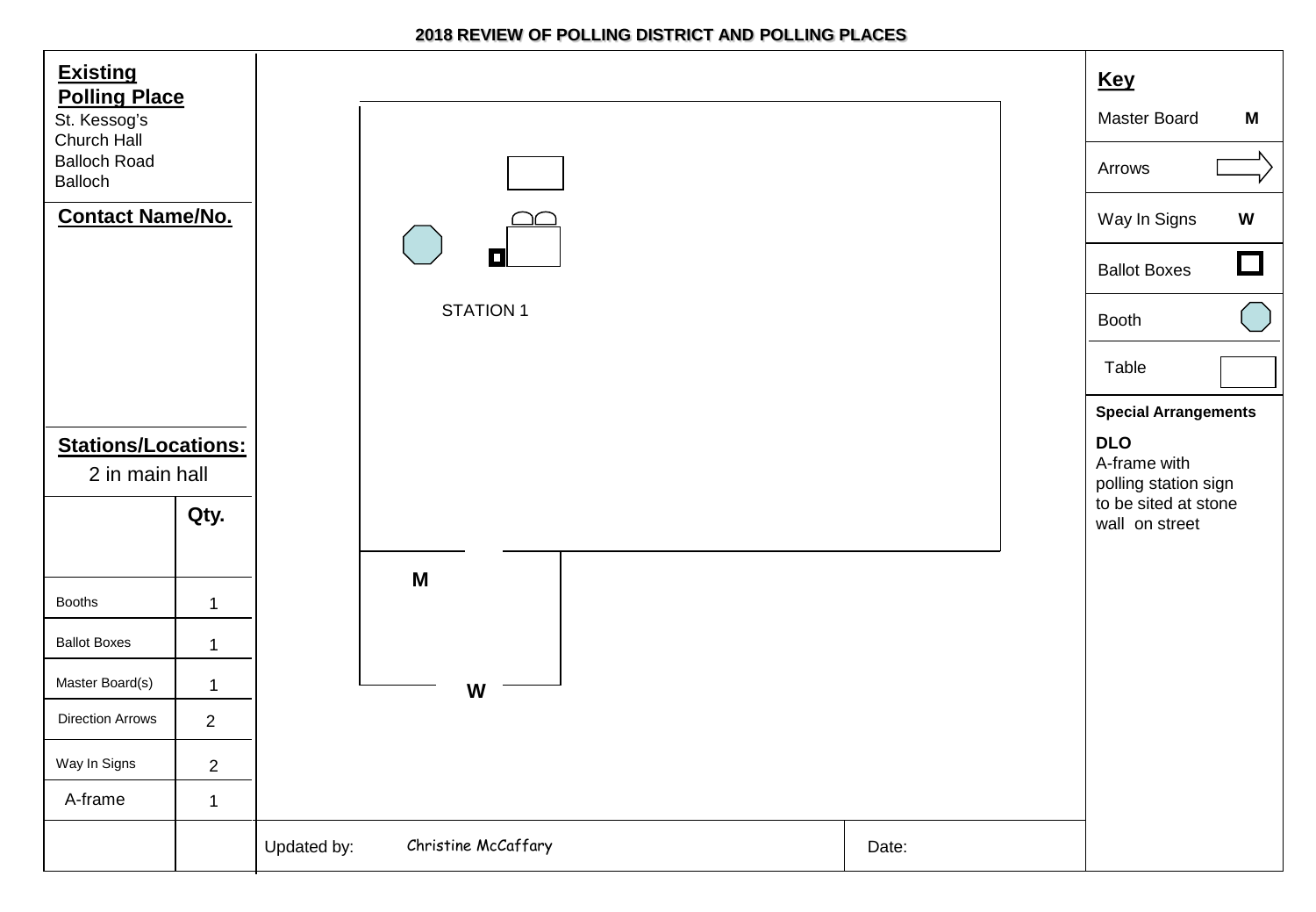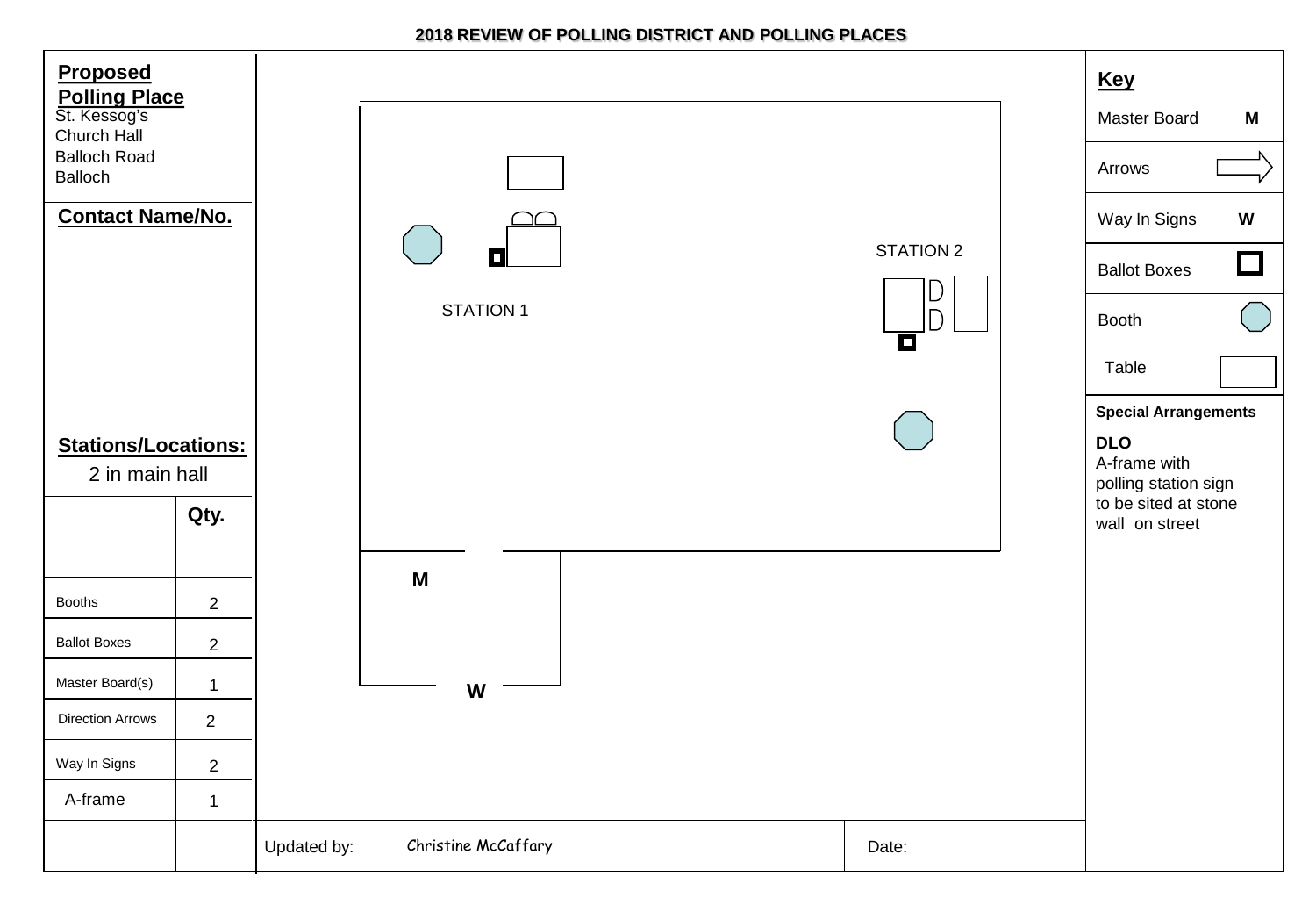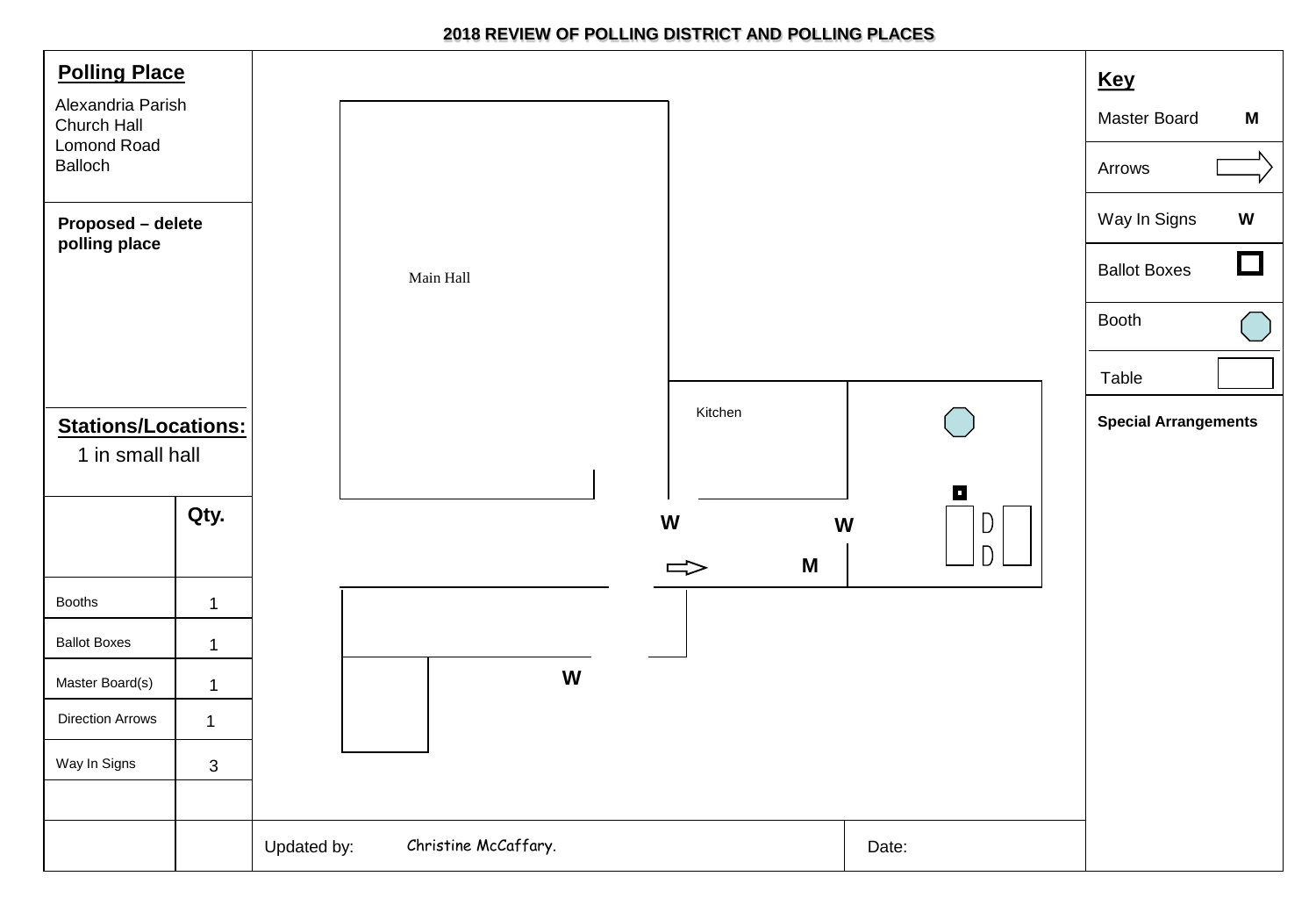| <b>Polling Place</b>             |                |             |                     |   |                  |       | <b>Key</b>                                              |
|----------------------------------|----------------|-------------|---------------------|---|------------------|-------|---------------------------------------------------------|
| Alexandria Community<br>Centre   |                |             |                     |   |                  |       | Master Board<br>M                                       |
| <b>Main Street</b><br>Alexandria |                | Main Hall   |                     |   | О                |       | Arrows                                                  |
| <b>Keyholder</b>                 |                |             |                     |   | D<br>$\Box$      |       | Way In Signs<br>W                                       |
| Centre: 01389 757806             |                |             |                     |   | <b>Station 2</b> |       | $\Box$<br><b>Ballot Boxes</b>                           |
|                                  |                |             |                     |   | <b>Station 1</b> |       | $\begin{pmatrix} 1 & 1 \\ 1 & 1 \end{pmatrix}$<br>Booth |
|                                  |                |             |                     |   | D<br>$\bigcap$   |       | Table                                                   |
| <b>Stations/Locations:</b>       |                |             |                     |   | $\blacksquare$   |       | <b>Special Arrangements</b>                             |
| 2 in café area                   |                |             |                     |   |                  |       |                                                         |
|                                  | Qty.           |             |                     | M | $\overline{w}$   |       |                                                         |
|                                  |                |             |                     |   |                  |       |                                                         |
| <b>Booths</b>                    | $\overline{2}$ |             |                     |   |                  |       |                                                         |
| <b>Ballot Boxes</b>              | $\sqrt{2}$     |             |                     | W | Office           |       |                                                         |
| Master Board(s)                  | $\mathbf{1}$   |             |                     |   |                  |       |                                                         |
| <b>Direction Arrows</b>          | $\overline{2}$ |             |                     |   |                  |       |                                                         |
| Way In Signs                     | $\overline{2}$ |             |                     |   |                  |       |                                                         |
|                                  |                |             |                     |   |                  |       |                                                         |
|                                  |                | Updated by: | Christine McCaffary |   |                  | Date: |                                                         |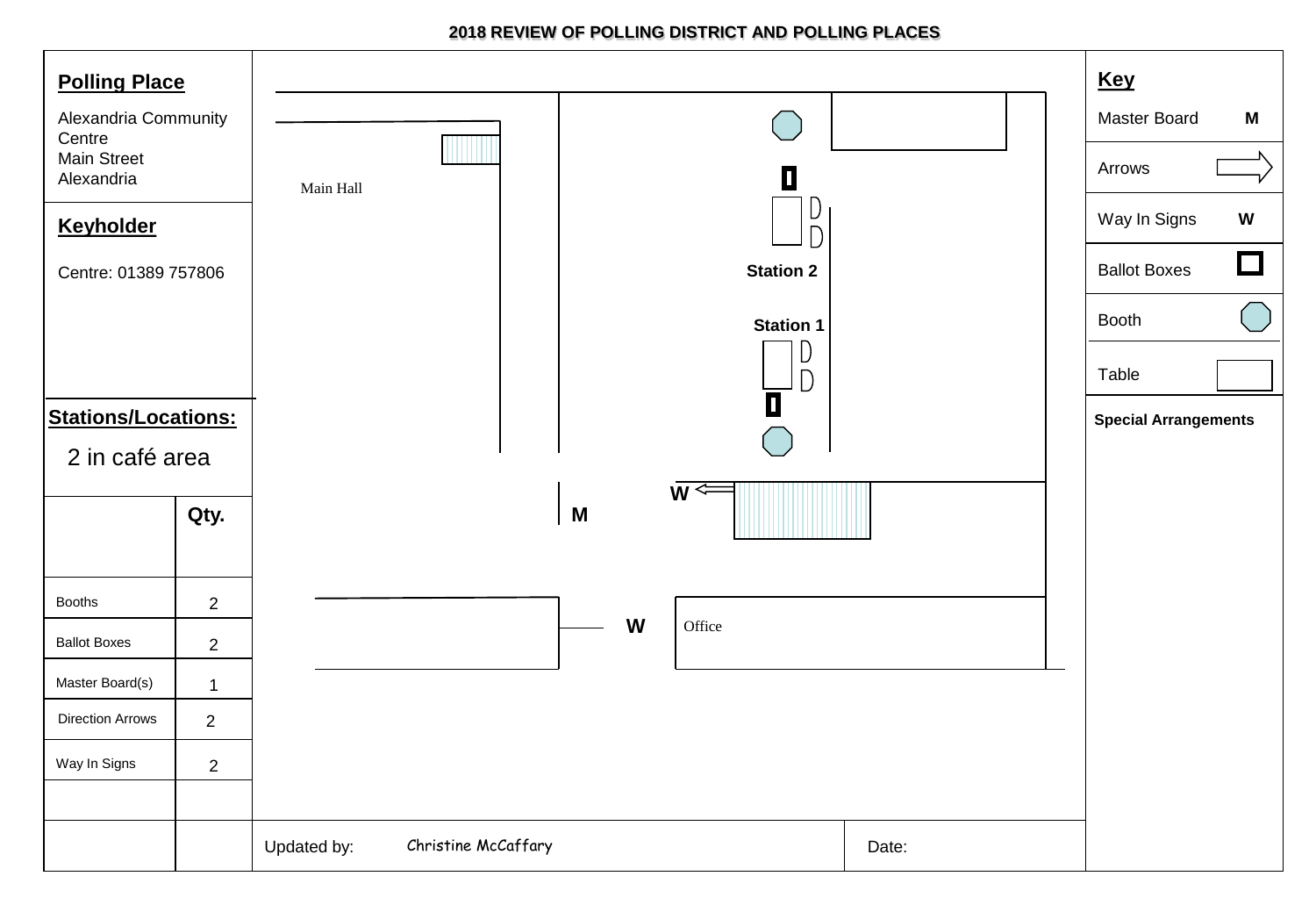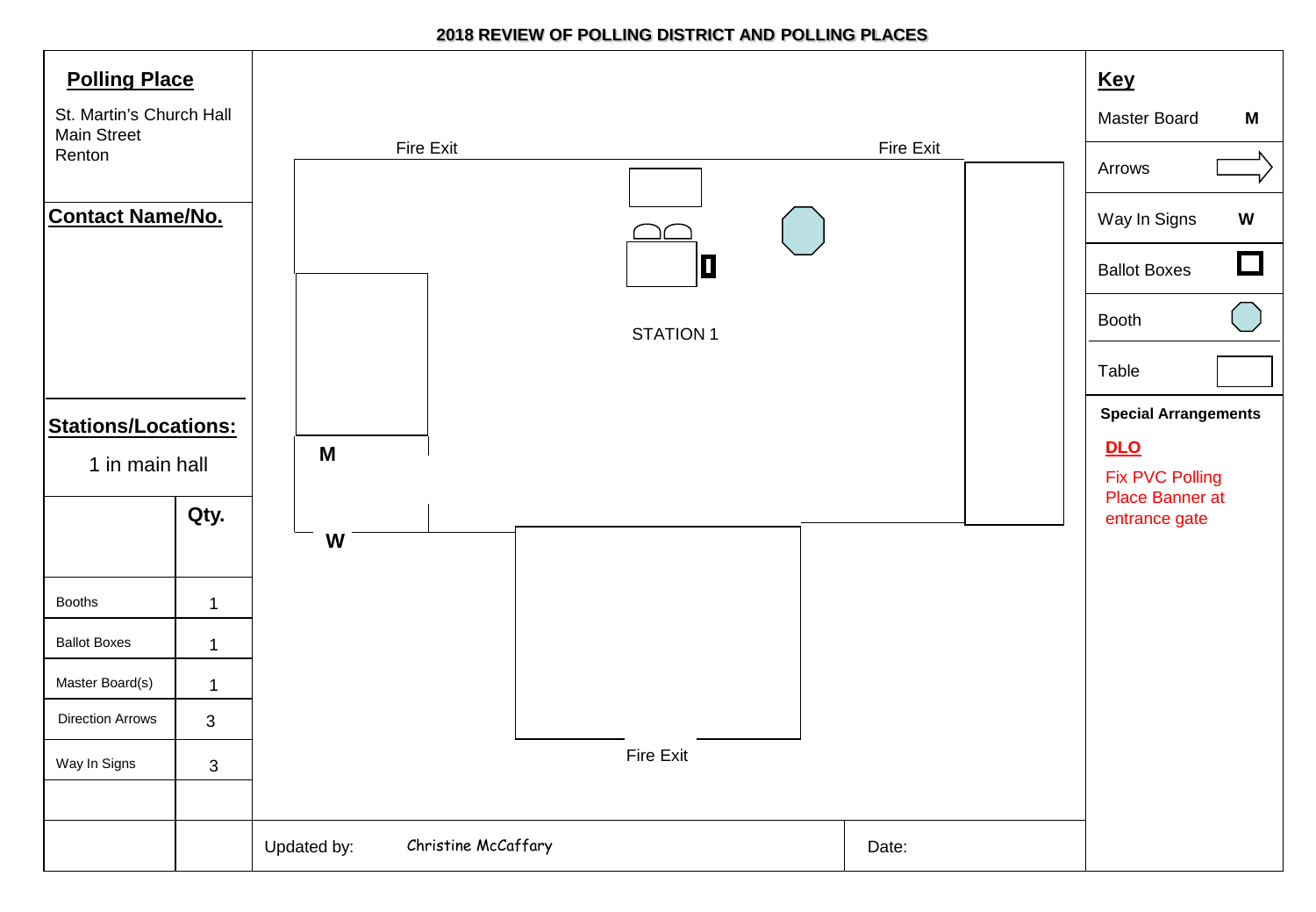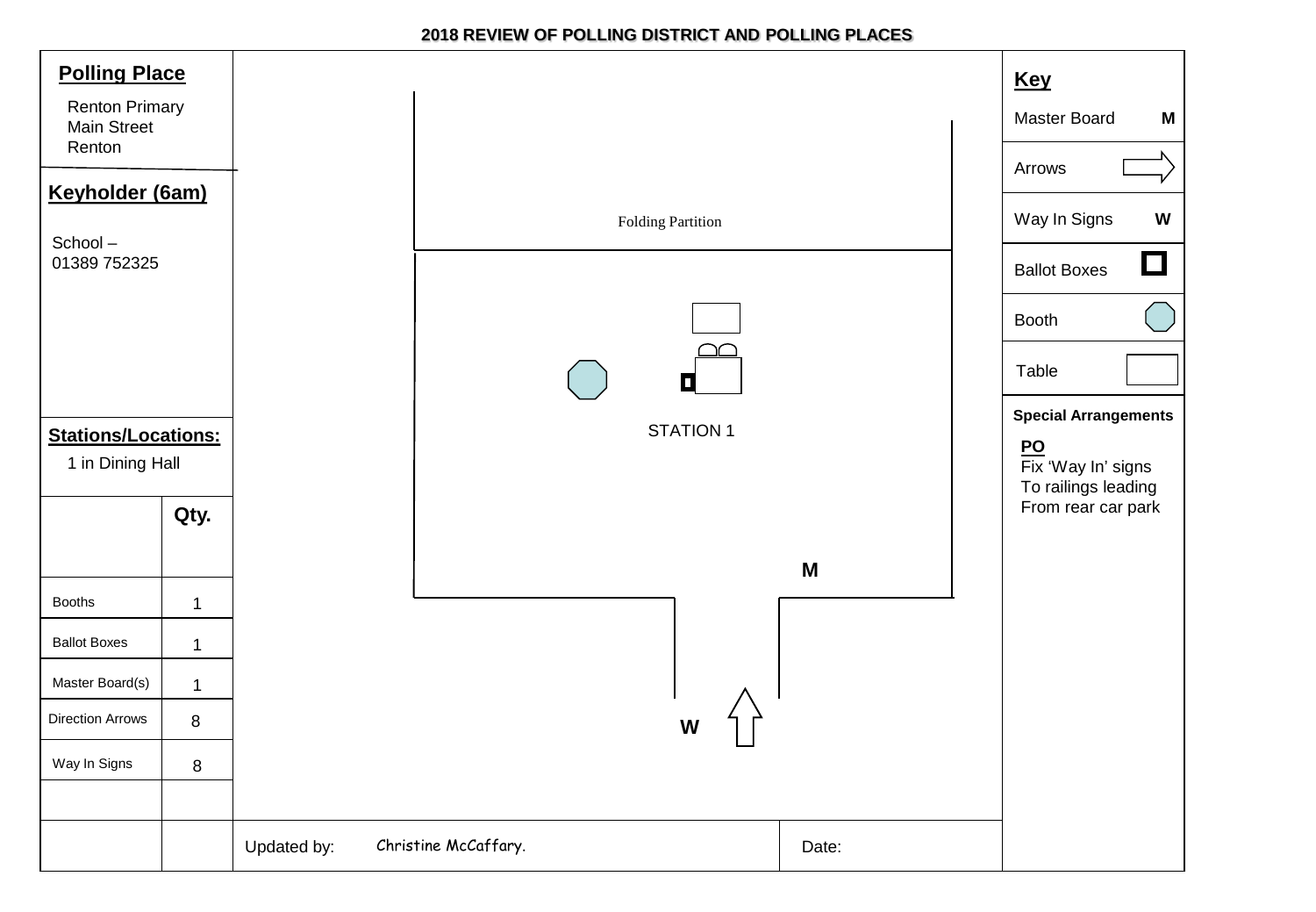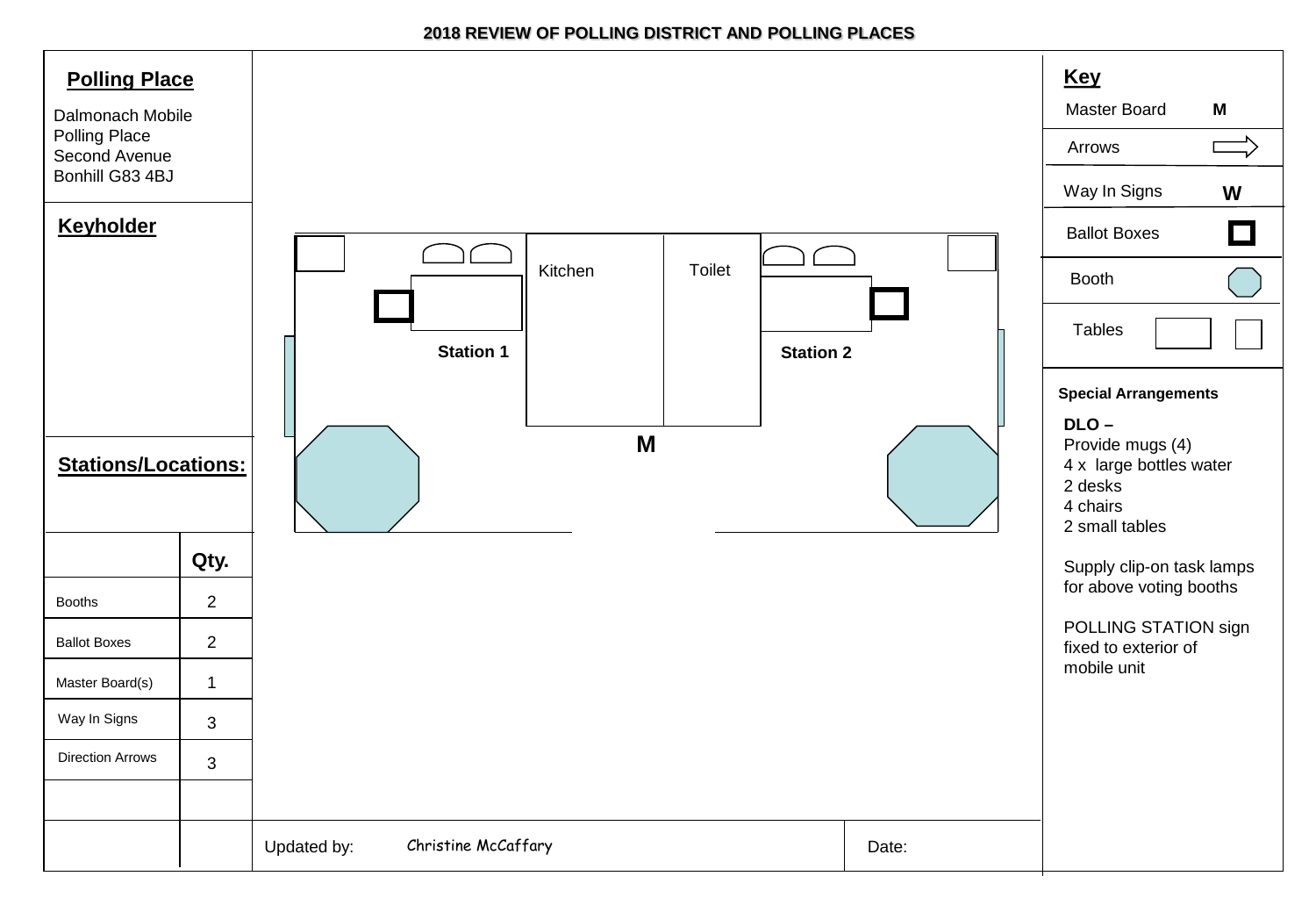| <b>Polling Place</b>                                        |                         |             |                     |                           | <b>Key</b>                                      |
|-------------------------------------------------------------|-------------------------|-------------|---------------------|---------------------------|-------------------------------------------------|
| <b>Bonhill Community Centre</b><br>Ladyton, Bonhill G83 9DZ |                         |             |                     |                           | Master Board<br>M                               |
|                                                             |                         |             | <u>ഥ</u><br>$\Box$  | O.                        | Arrows                                          |
| <b>Keyholder</b>                                            |                         |             | <b>Station 4</b>    | <b>Station 3</b>          | $\boldsymbol{\mathsf{W}}$<br>Way In Signs       |
| Centre: 01389 608179                                        |                         |             |                     |                           | $\Box$<br><b>Ballot Boxes</b>                   |
|                                                             |                         |             |                     |                           | <b>Booth</b>                                    |
|                                                             |                         |             |                     |                           | Table                                           |
| <b>Stations/Locations:</b>                                  |                         |             |                     |                           | <b>Special Arrangements</b>                     |
| 4 in main hall                                              |                         |             |                     |                           | <b>DLO</b><br>Fix 2 PVC Polling                 |
|                                                             | Qty.                    | M           | <b>Station 1</b>    | <b>Station 2</b>          | <b>Station banners at</b><br>shops and car park |
|                                                             |                         |             | $\Box$              | O<br>$(\Box)$             |                                                 |
| <b>Booths</b>                                               | 4                       |             |                     | $\overline{\smash{\cup}}$ |                                                 |
| <b>Ballot Boxes</b>                                         | $\overline{\mathbf{4}}$ | W           |                     |                           |                                                 |
| Master Board(s)                                             | $\mathbf{1}$            |             |                     |                           |                                                 |
| <b>Direction Arrows</b>                                     | 8                       |             |                     |                           |                                                 |
| Way In Signs                                                | $\bf 8$                 |             |                     |                           |                                                 |
|                                                             |                         | Updated by: | Christine McCaffary | Date:                     |                                                 |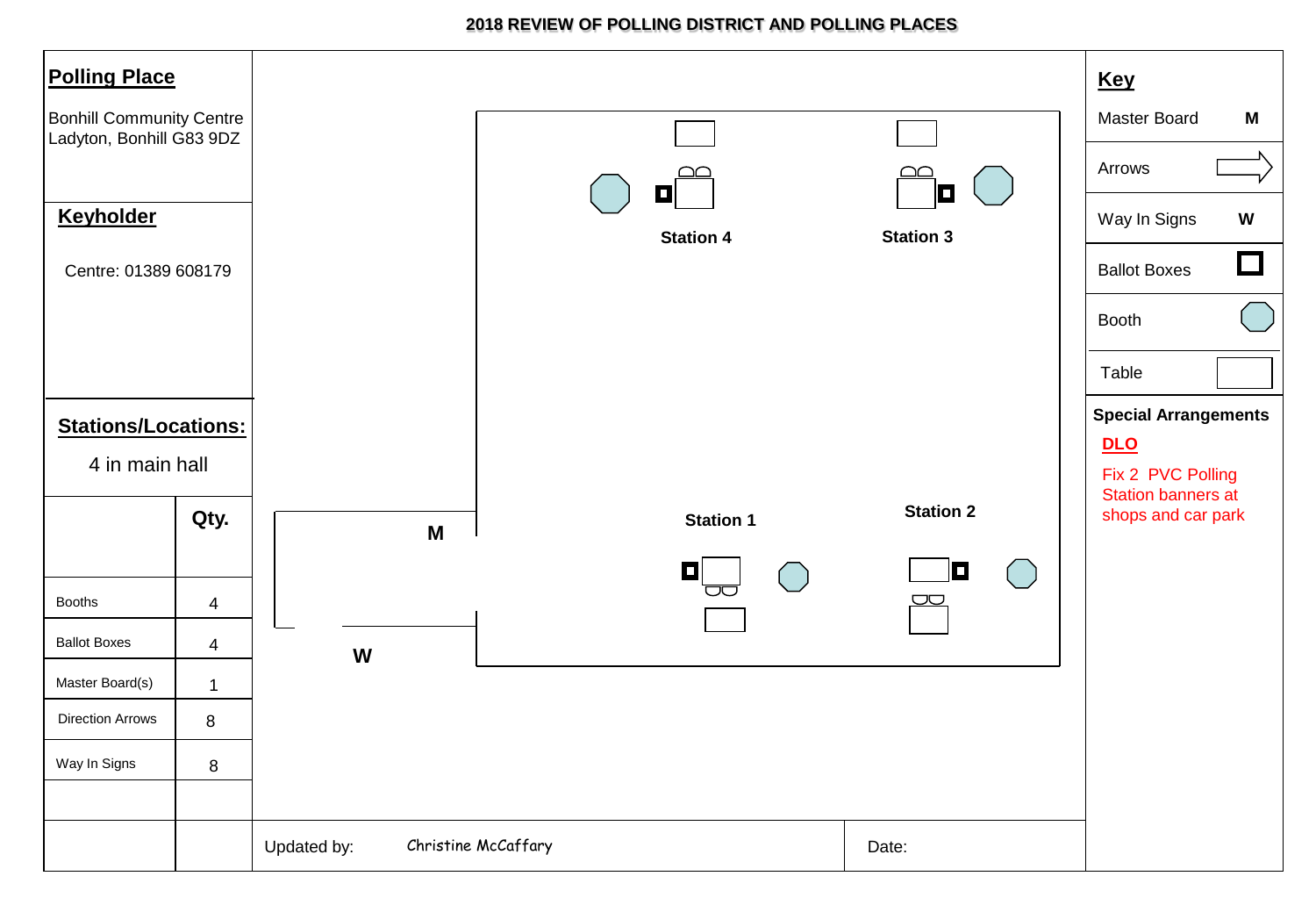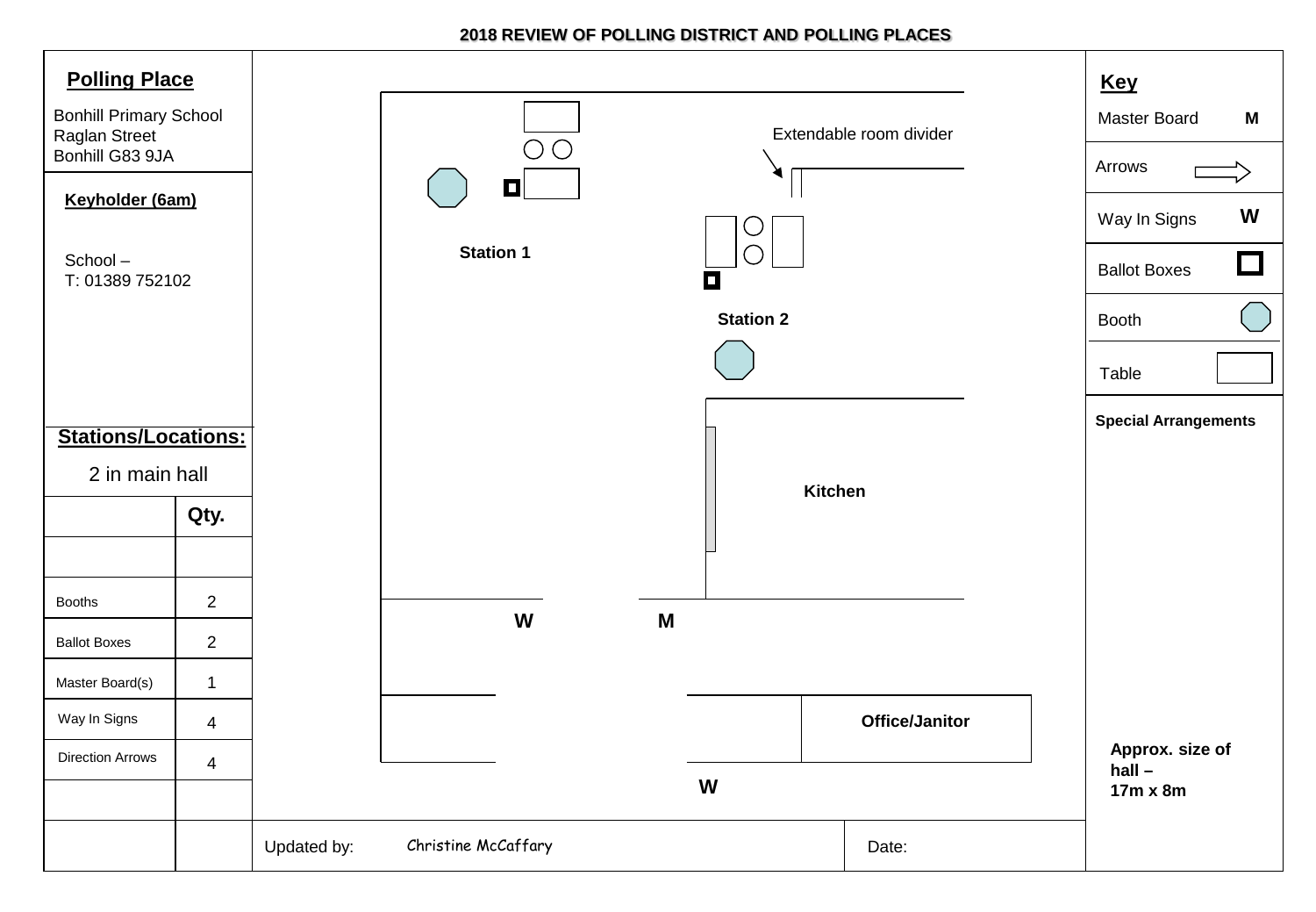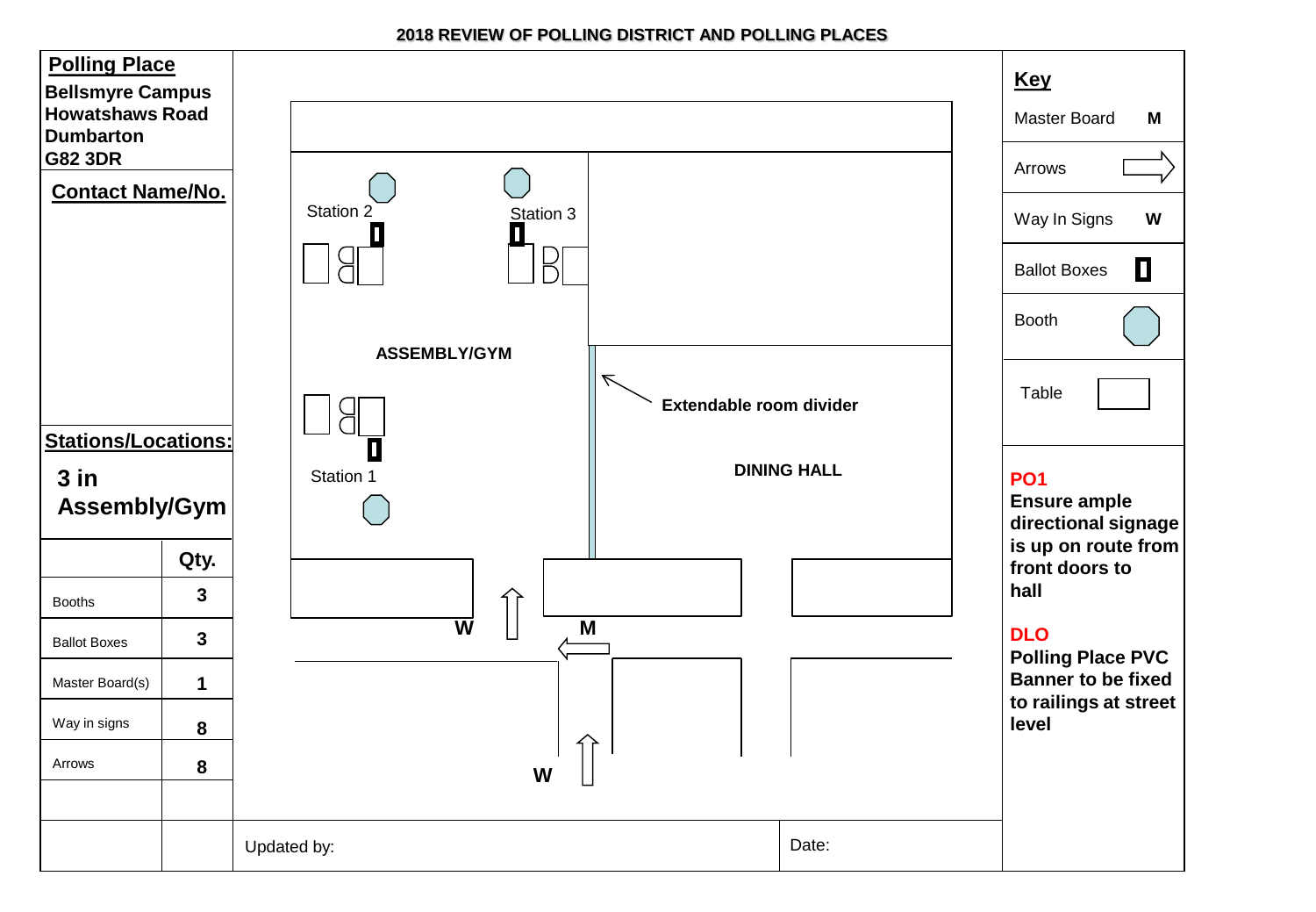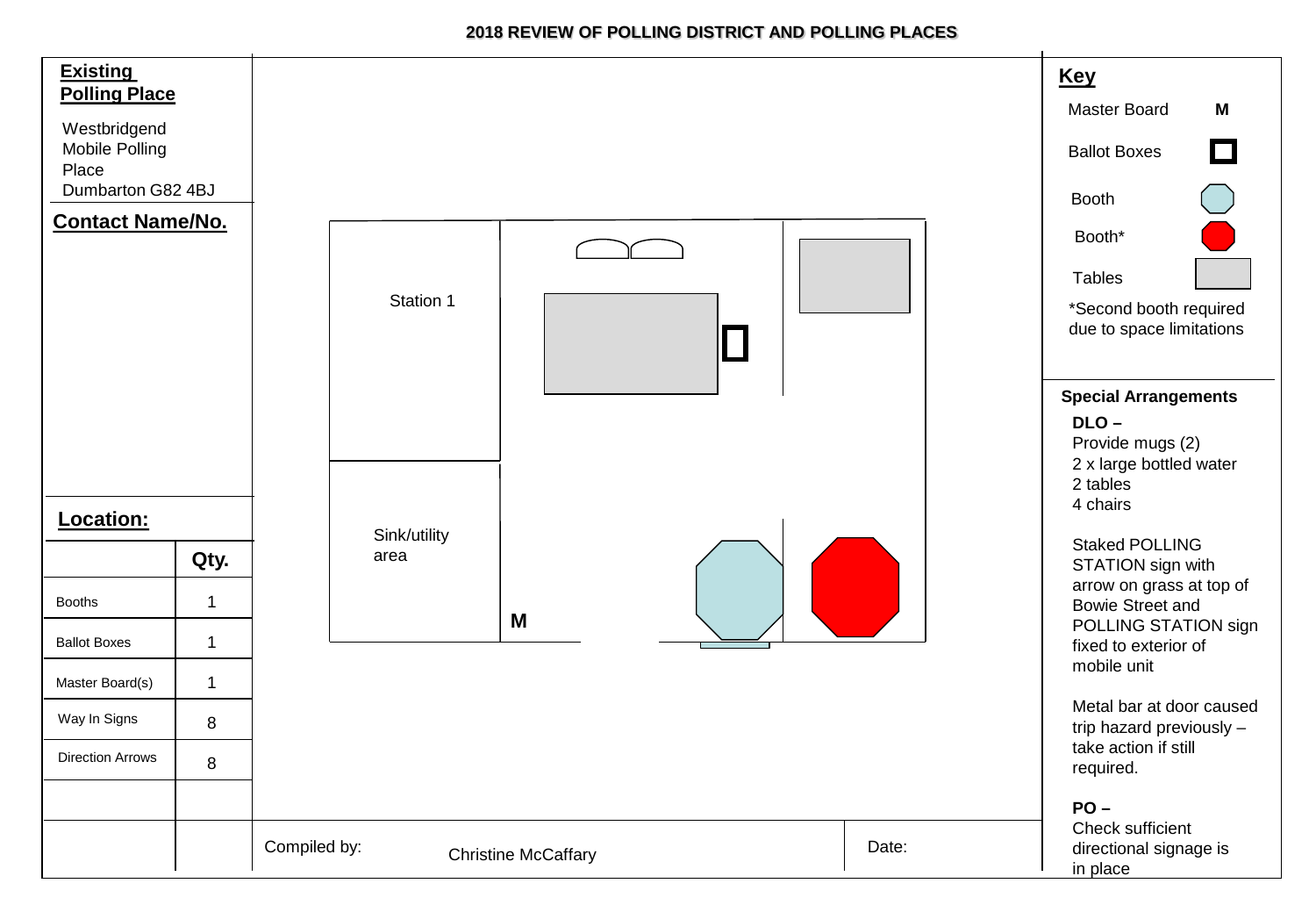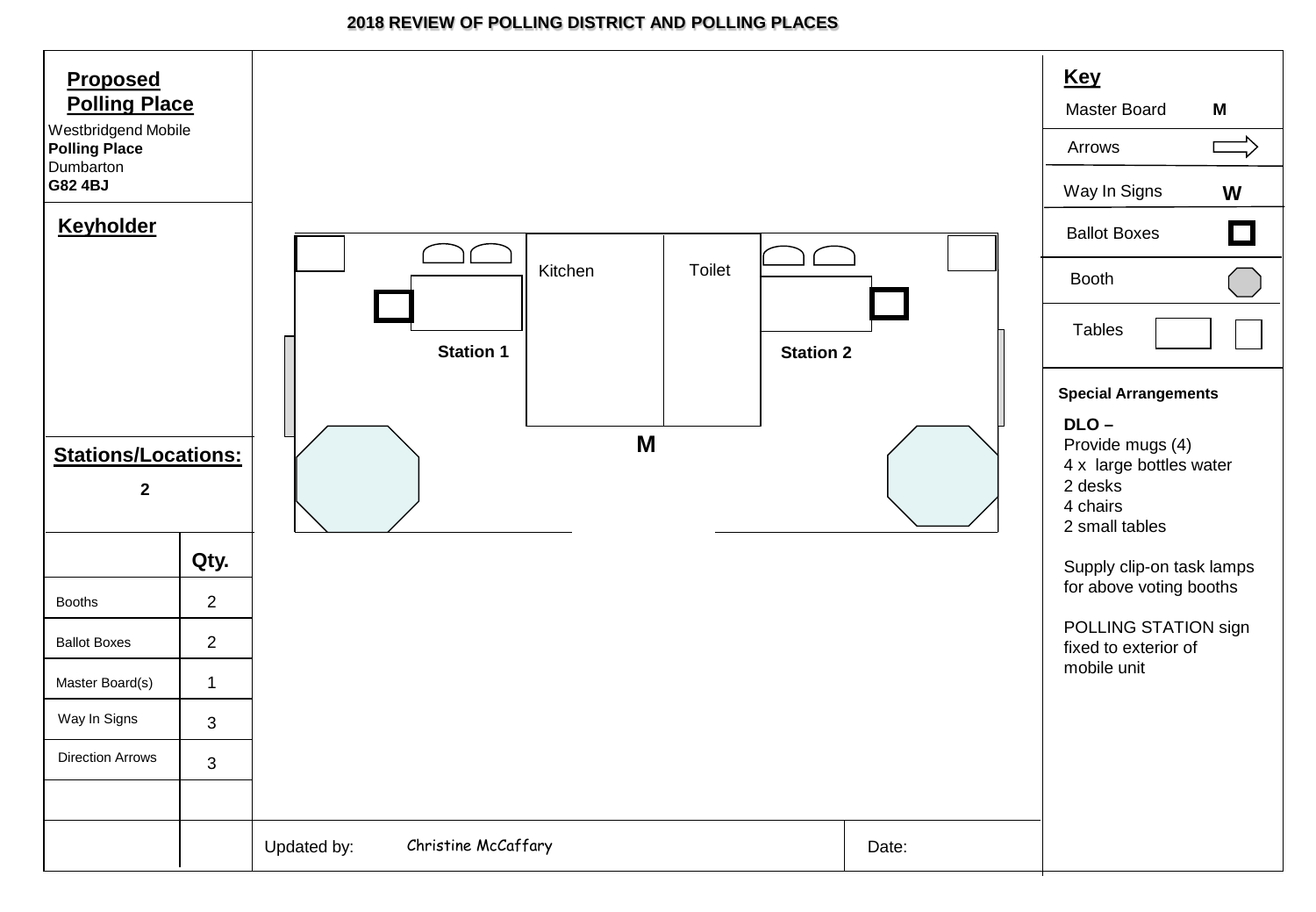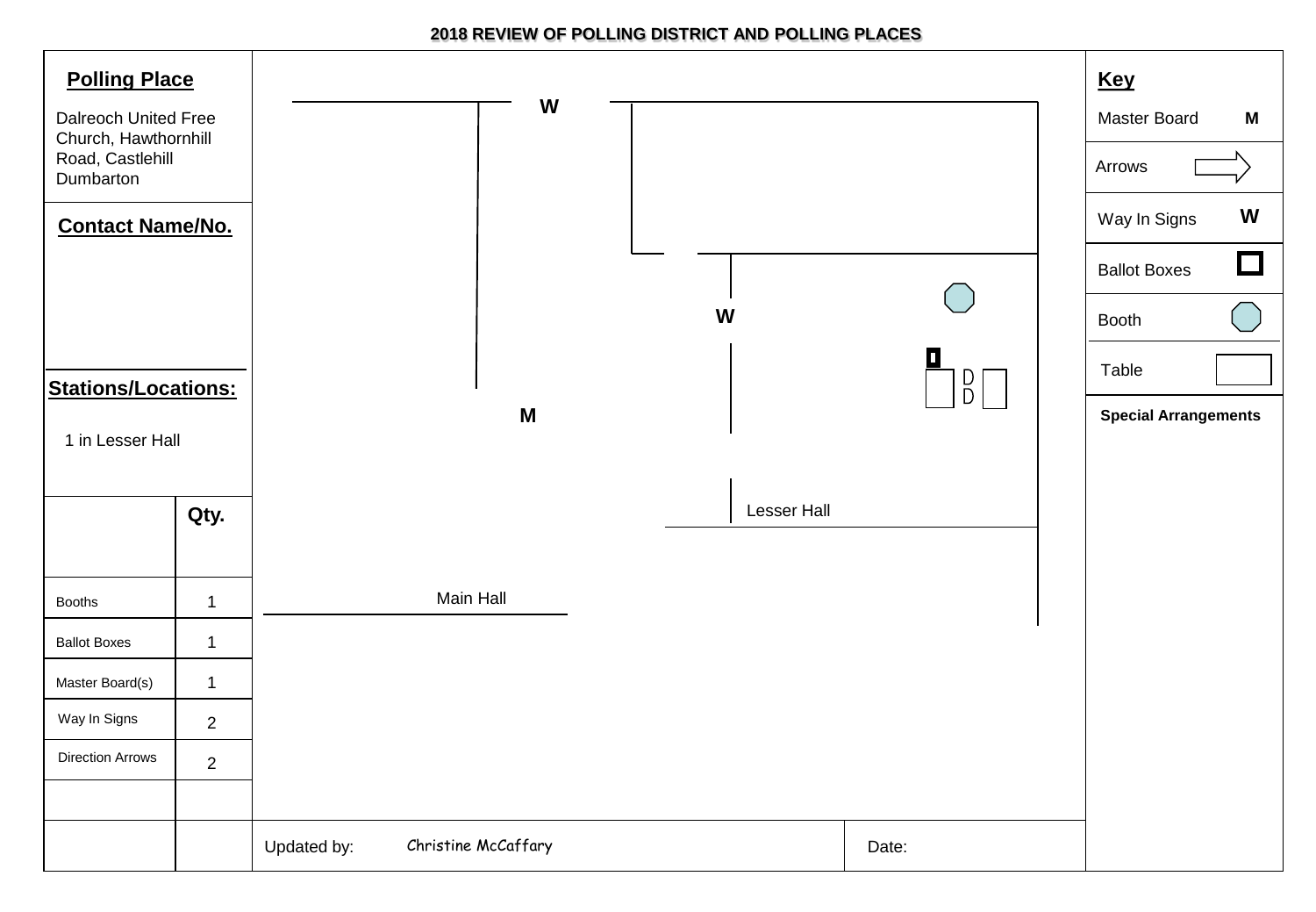| <b>Polling Place</b>                                           |                |             |                     |           | <b>Key</b>                                                                                    |
|----------------------------------------------------------------|----------------|-------------|---------------------|-----------|-----------------------------------------------------------------------------------------------|
| St. Michael's Church Hall<br><b>Cardross Road</b><br>Dumbarton |                |             |                     | Station 1 | <b>Master Board</b><br>M<br>Arrows                                                            |
| <b>Contact Name/No.</b>                                        |                |             |                     |           | W<br>Way In Signs<br>$\Box$                                                                   |
| Hall: 01389 732894<br><b>Stations/Locations:</b>               |                | M           |                     |           | <b>Ballot Boxes</b><br><b>Booth</b><br>Table<br><b>Special Arrangements</b>                   |
|                                                                | 2 in main hall |             |                     |           | PO <sub>1</sub>                                                                               |
|                                                                | Qty.           |             | Station 2<br>$\Box$ |           | <b>Ensure Polling Place</b><br>Way In signs are tied<br>to railings at<br>entrances (Cardross |
| <b>Booths</b>                                                  | $\overline{2}$ |             |                     |           | Road and rear of<br>Hall)                                                                     |
| <b>Ballot Boxes</b>                                            | $\overline{a}$ |             |                     |           |                                                                                               |
| Master Board(s)                                                | $\mathbf{1}$   |             |                     |           |                                                                                               |
| <b>Direction Arrows</b>                                        | 5              |             |                     |           |                                                                                               |
| Way In Signs                                                   | 5              |             |                     |           |                                                                                               |
|                                                                |                | Updated by: | Christine McCaffary | Date:     |                                                                                               |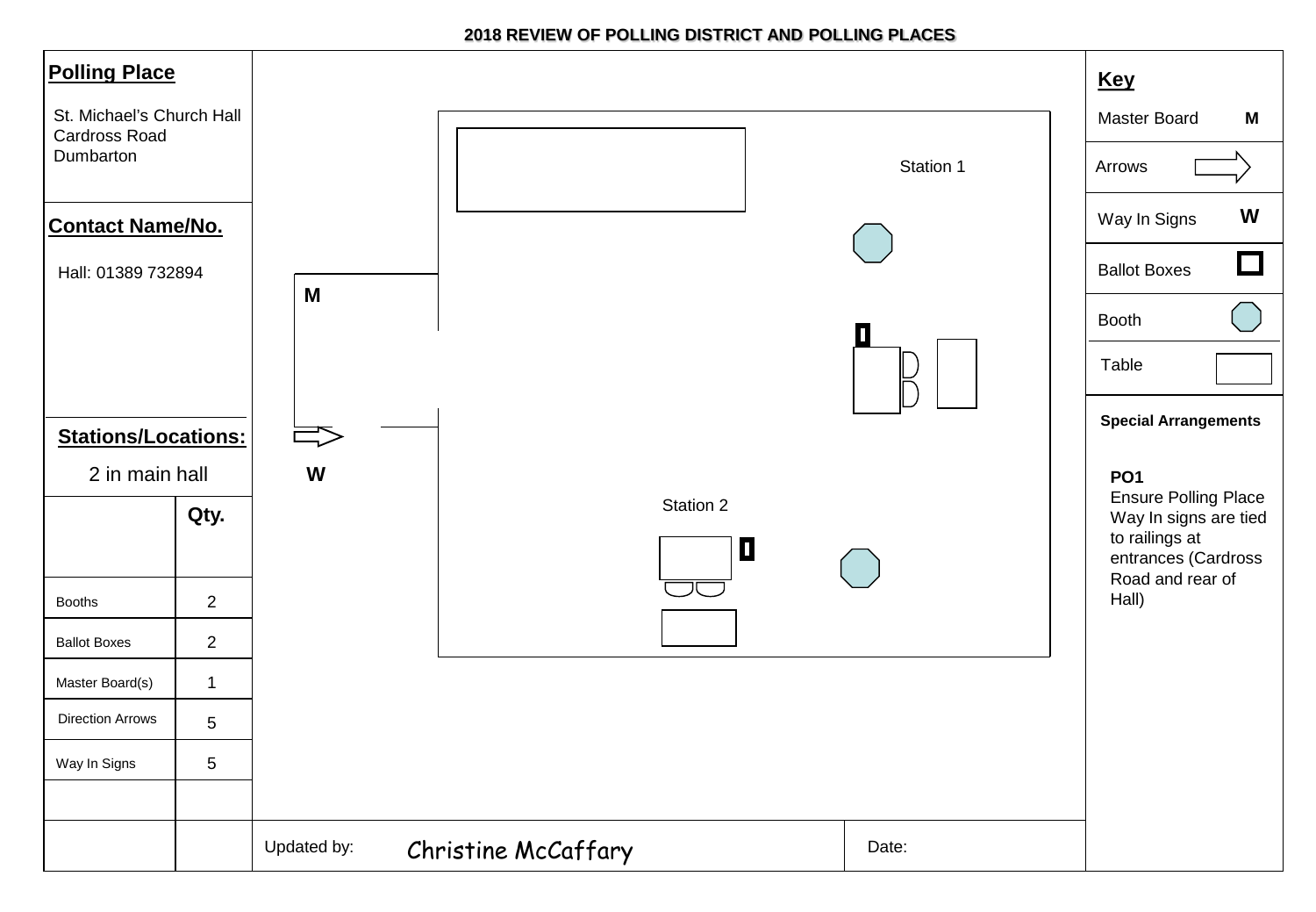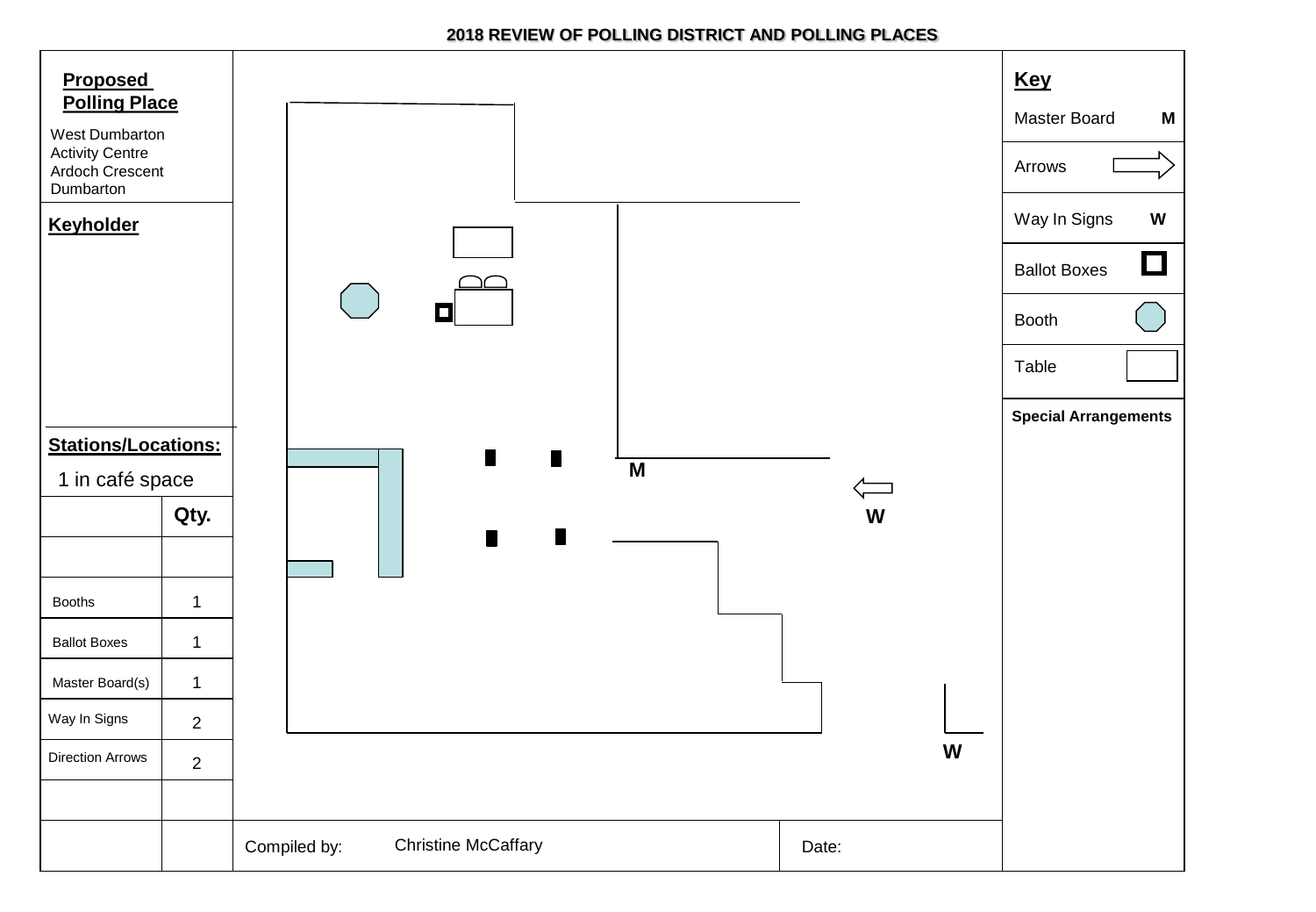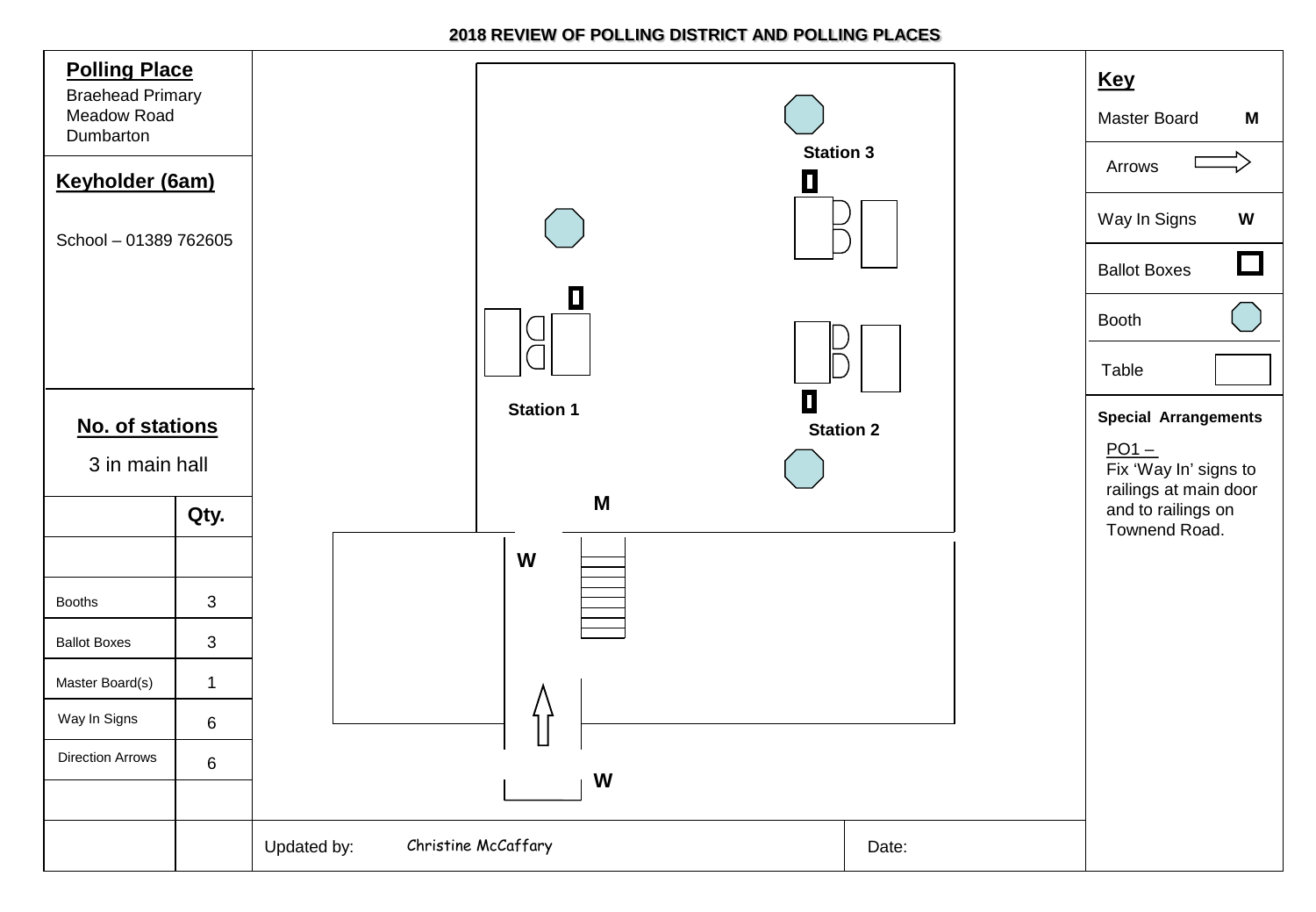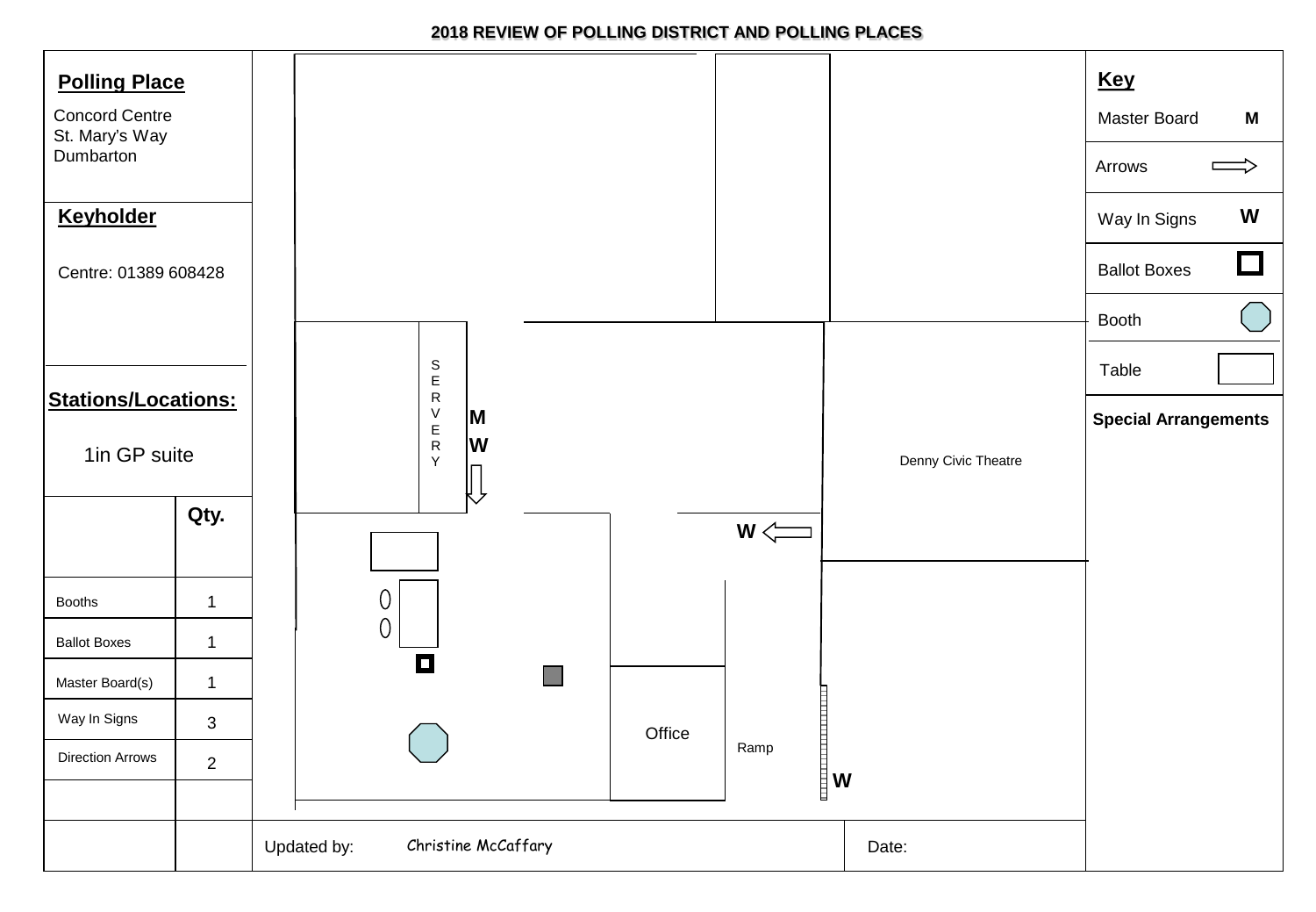| <b>Polling Place</b><br><b>Knoxland Primary</b><br>Leven Street<br>Dumbarton<br><b>Keyholder</b><br>School -<br>01389 761592 |                | Station 2<br>O<br>Station 1<br>Station 3<br>$\blacksquare$ |       | <b>Key</b><br>Master Board<br>M<br>Arrows<br>Way In Signs<br>$\Box$<br><b>Ballot Boxes</b><br><b>Booths</b><br>Display<br>board |
|------------------------------------------------------------------------------------------------------------------------------|----------------|------------------------------------------------------------|-------|---------------------------------------------------------------------------------------------------------------------------------|
| No. of stations:<br>3 in main hall                                                                                           |                | JO<br>W                                                    |       | Table<br>Special Information<br>PO1<br>Display board<br>needed to post                                                          |
|                                                                                                                              | Qty.           |                                                            |       | various notices<br>and posters - see                                                                                            |
| <b>Booths</b>                                                                                                                | $\mathbf{3}$   |                                                            |       | janitor.                                                                                                                        |
| <b>Ballot Boxes</b>                                                                                                          | $\mathfrak{S}$ |                                                            |       |                                                                                                                                 |
| Master Board(s)                                                                                                              | $\mathbf{1}$   |                                                            |       |                                                                                                                                 |
| Way In Signs                                                                                                                 | $\overline{4}$ | W                                                          |       |                                                                                                                                 |
| <b>Direction Arrows</b>                                                                                                      | $\overline{4}$ | M                                                          |       |                                                                                                                                 |
|                                                                                                                              |                | <b>Christine McCaffary</b><br>Updated by:                  | Date: |                                                                                                                                 |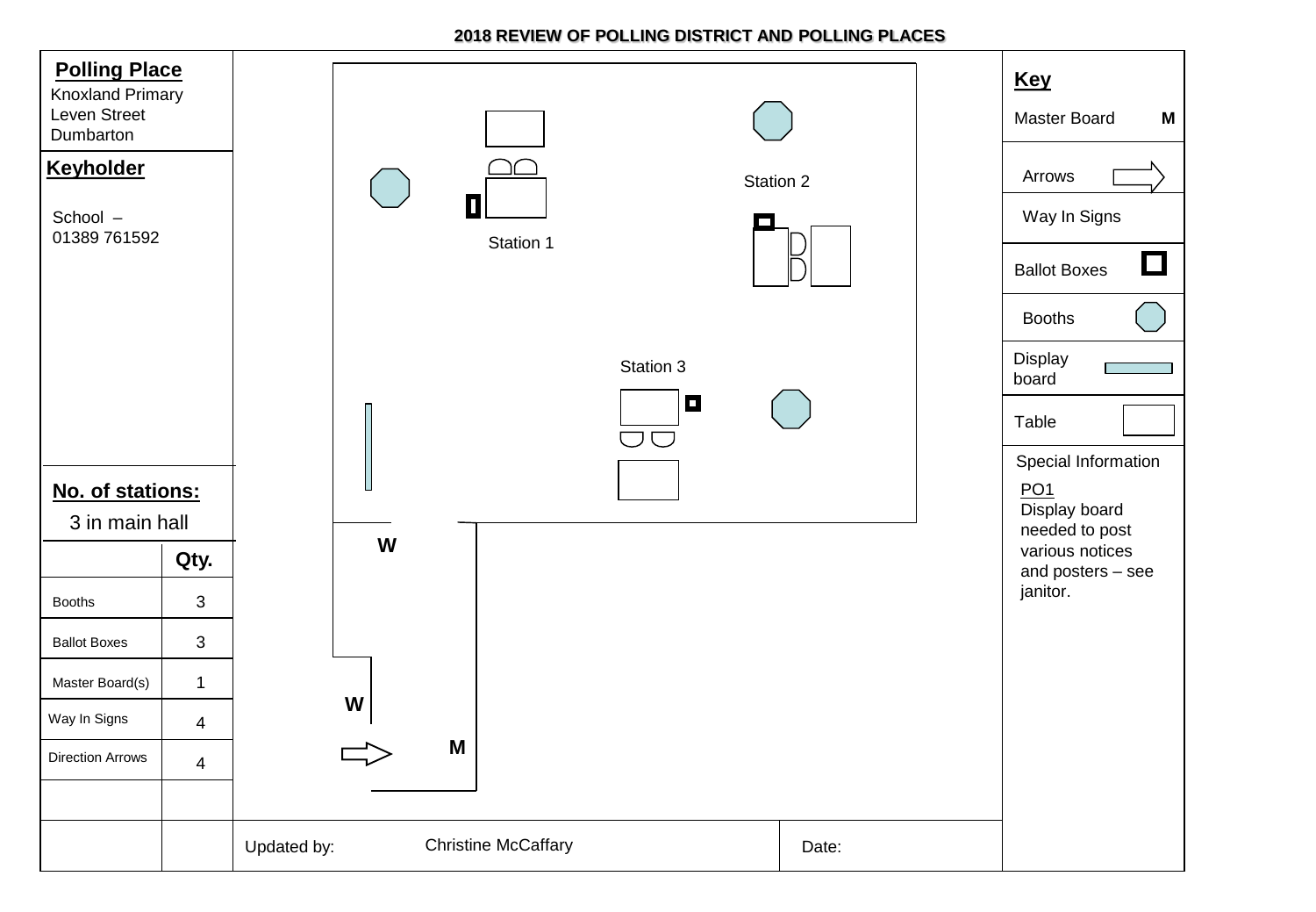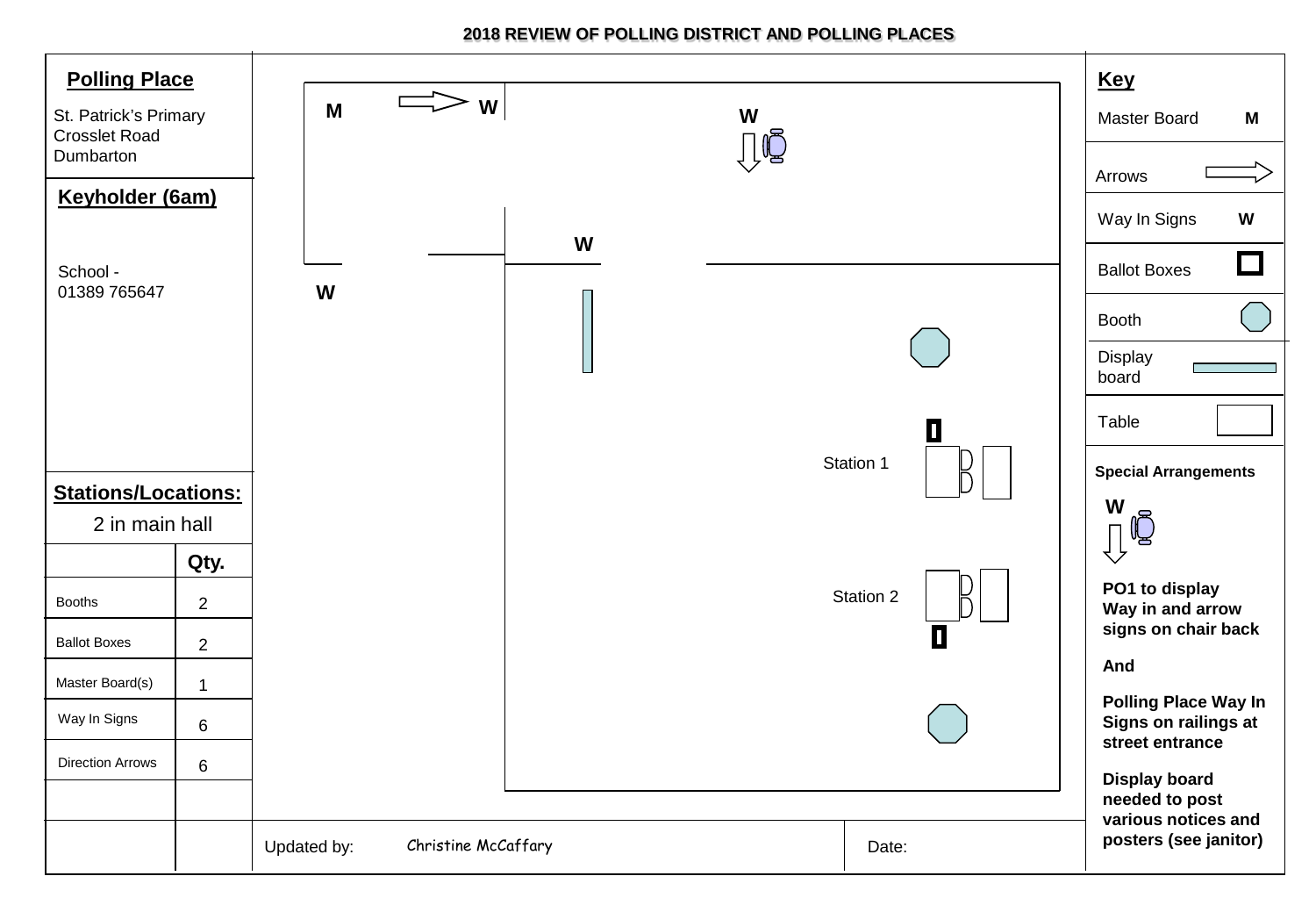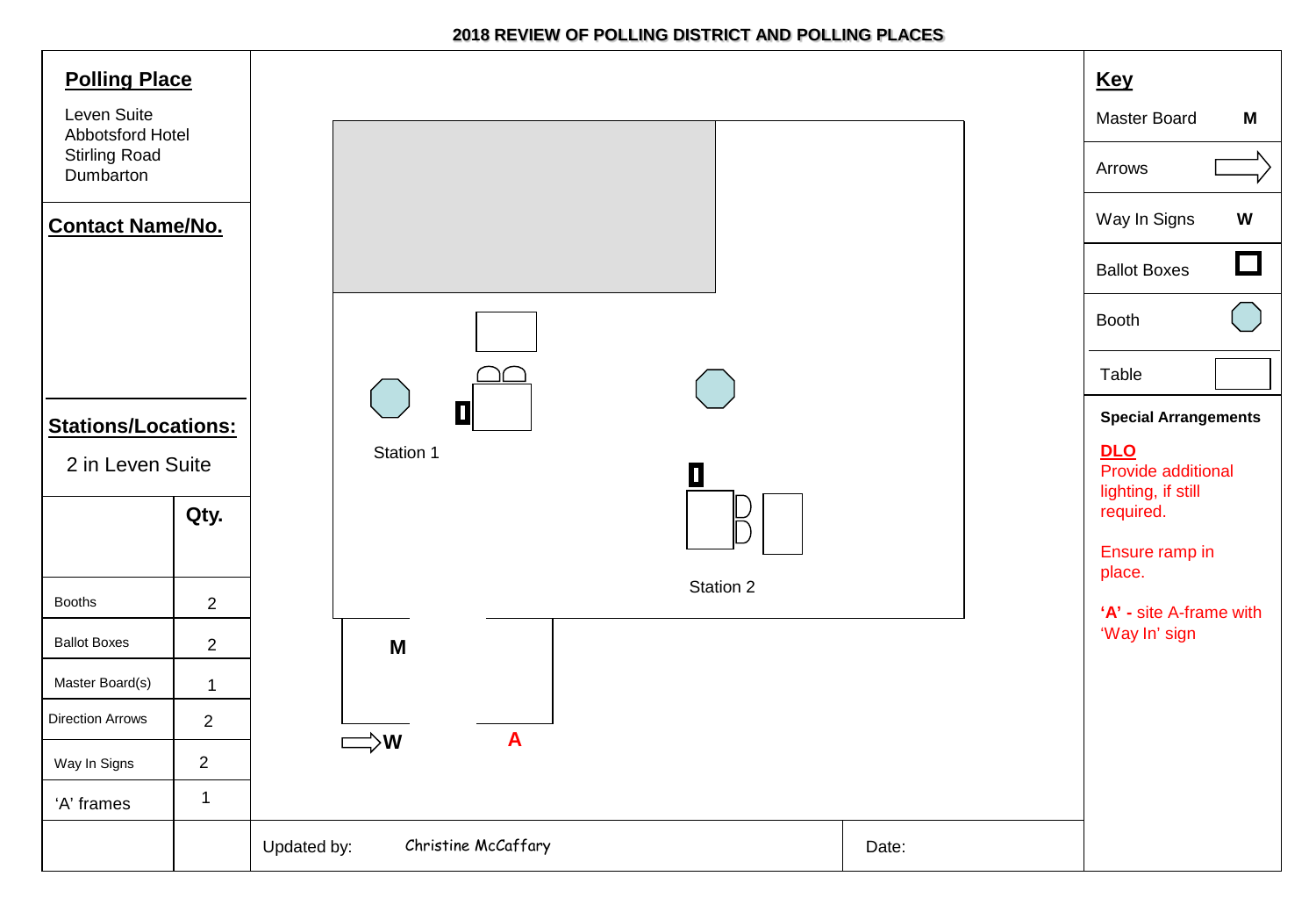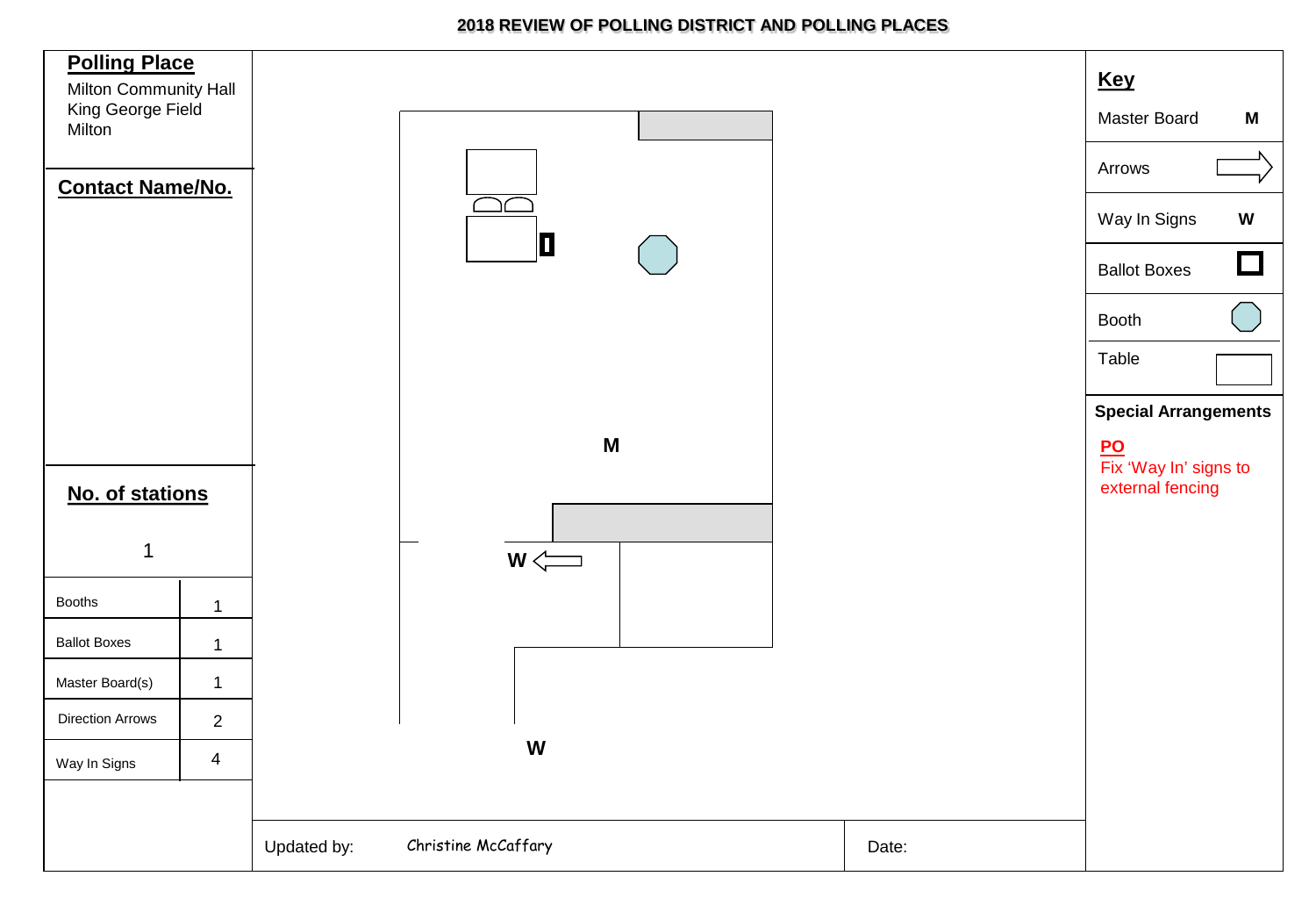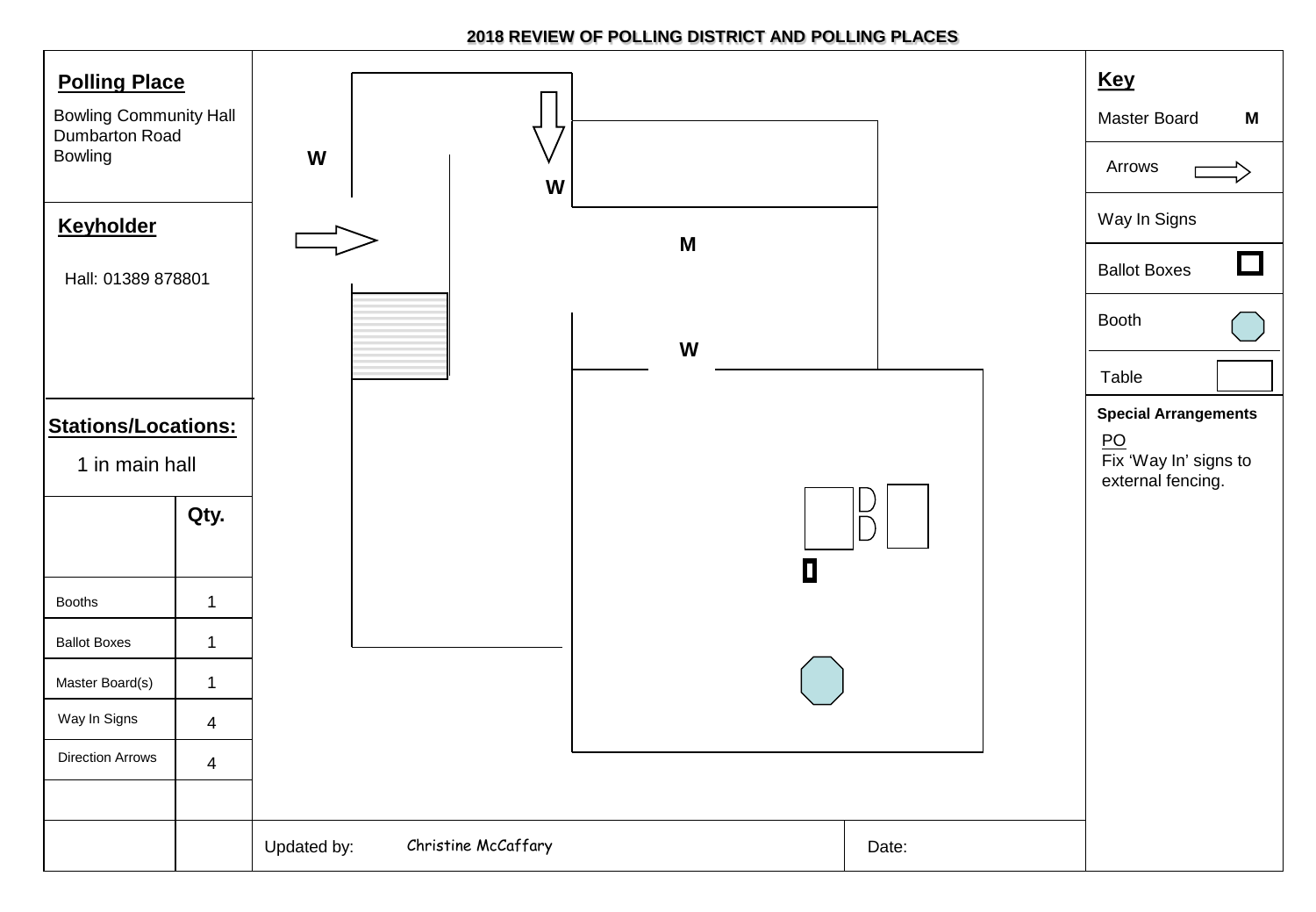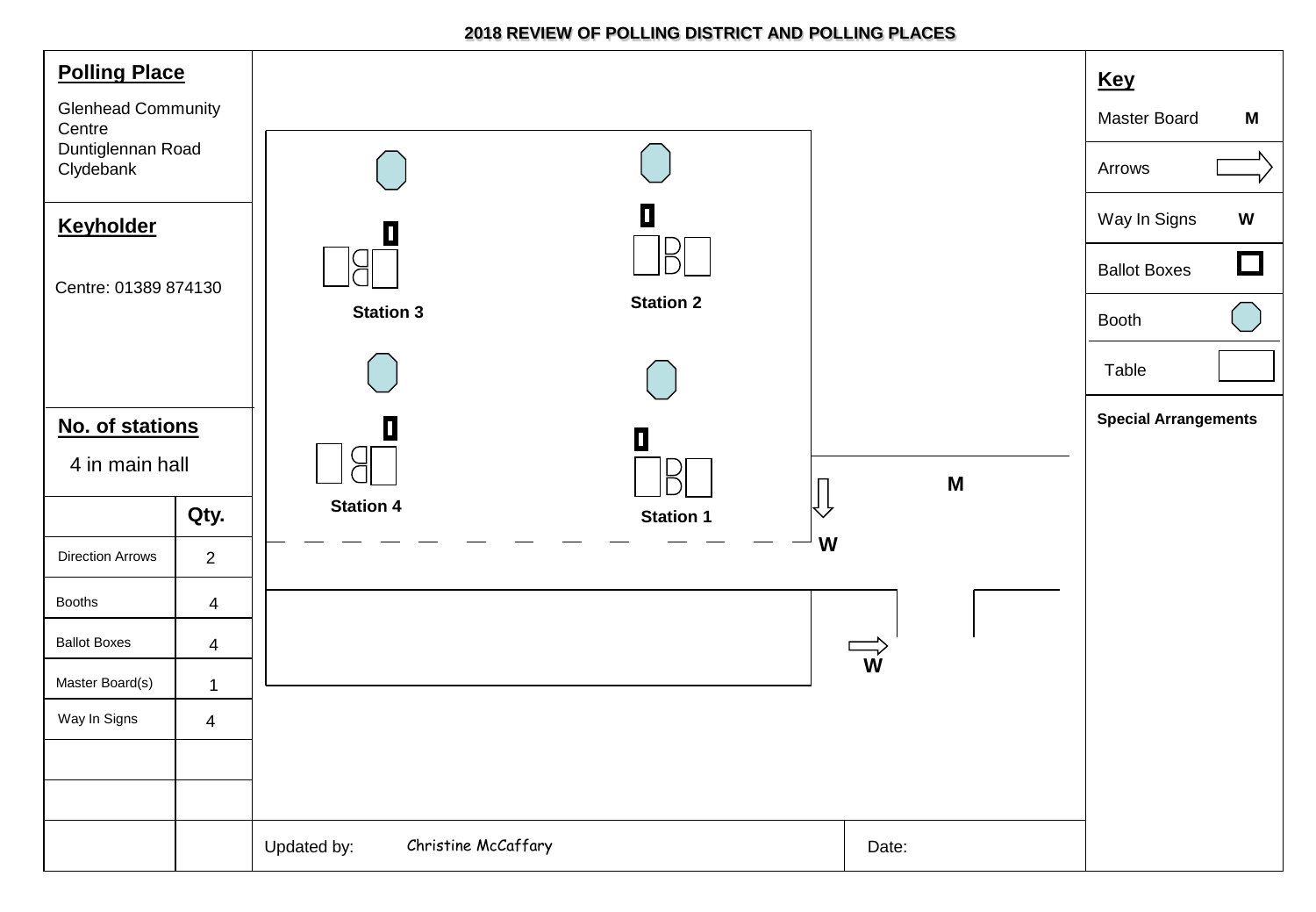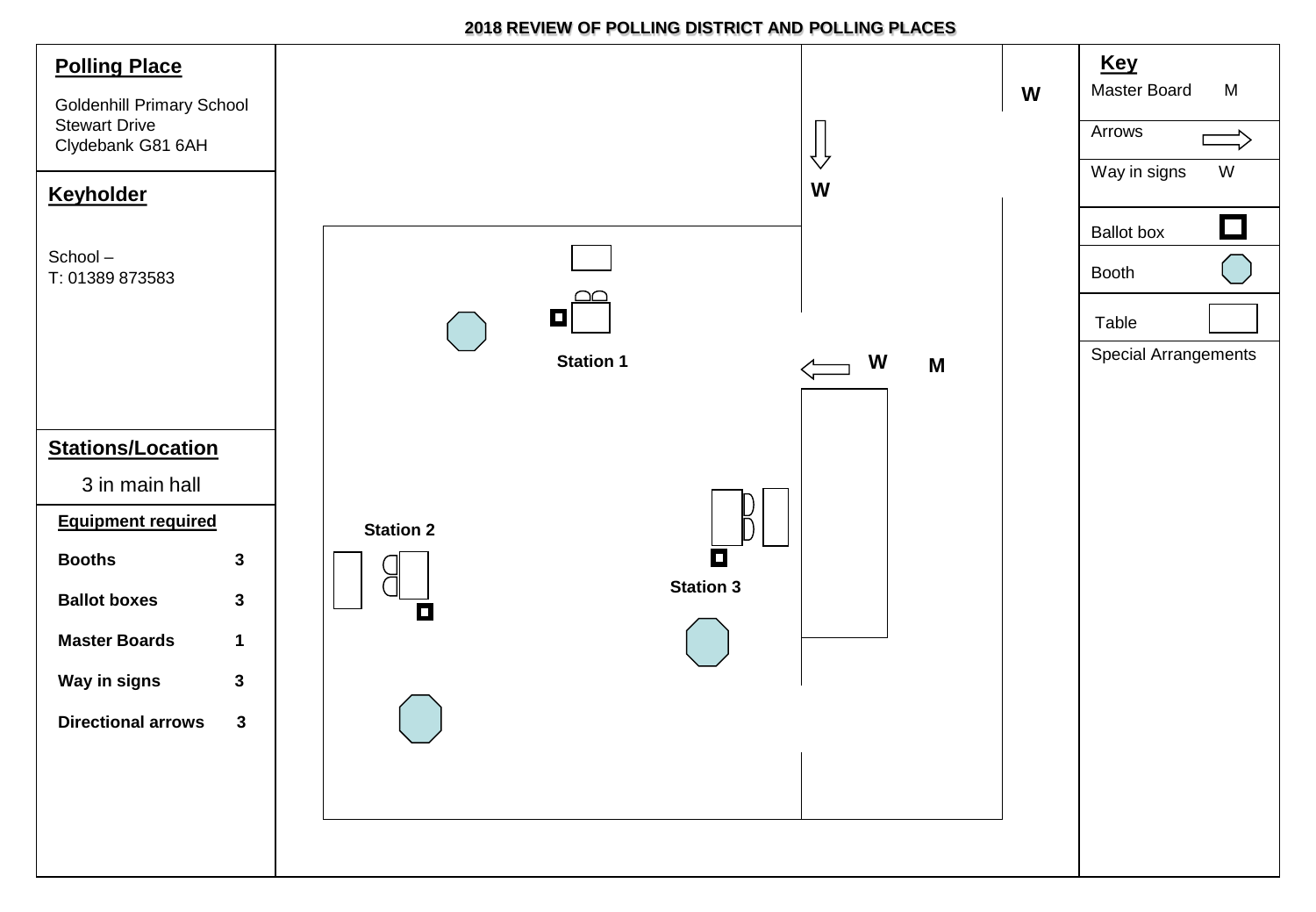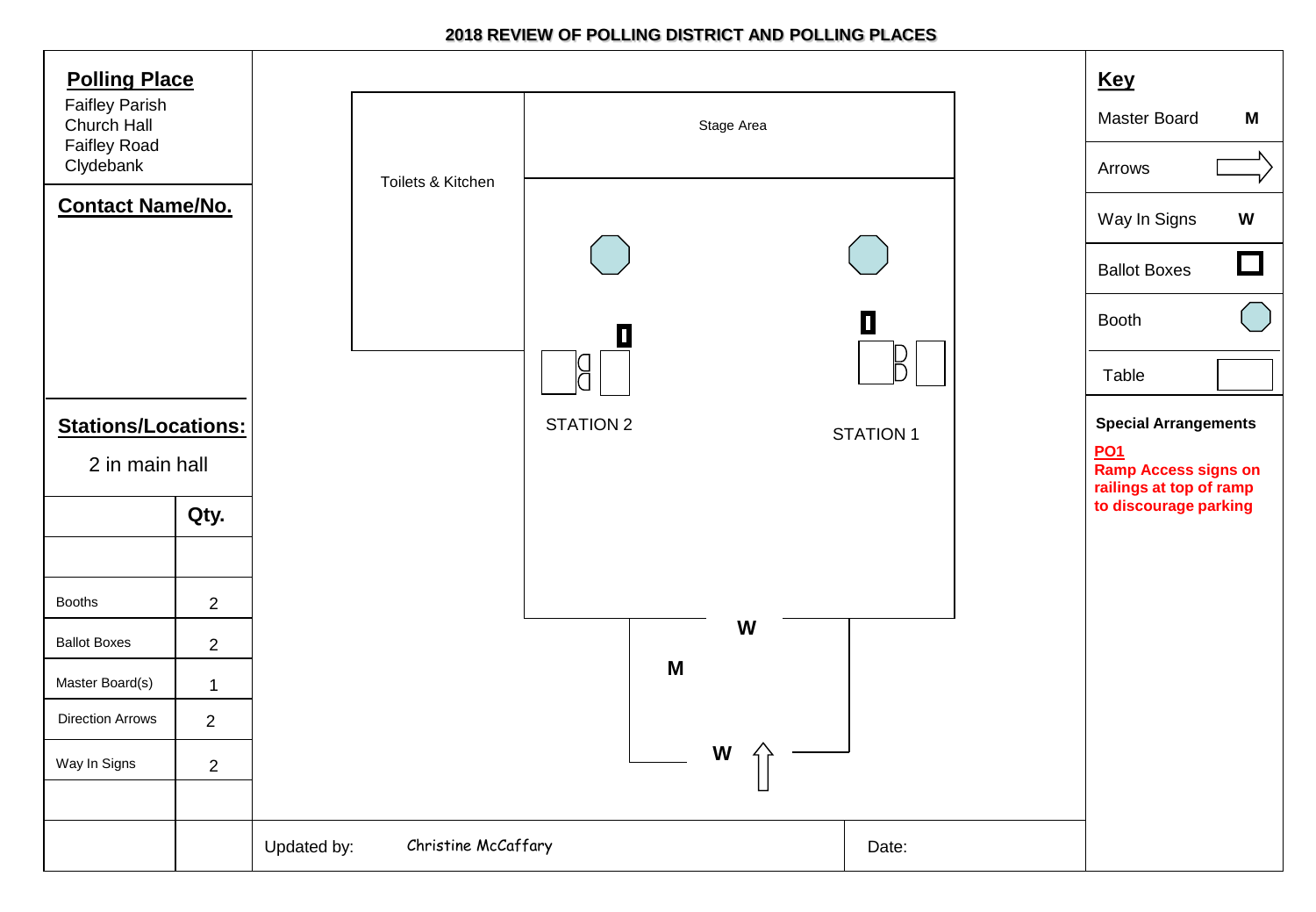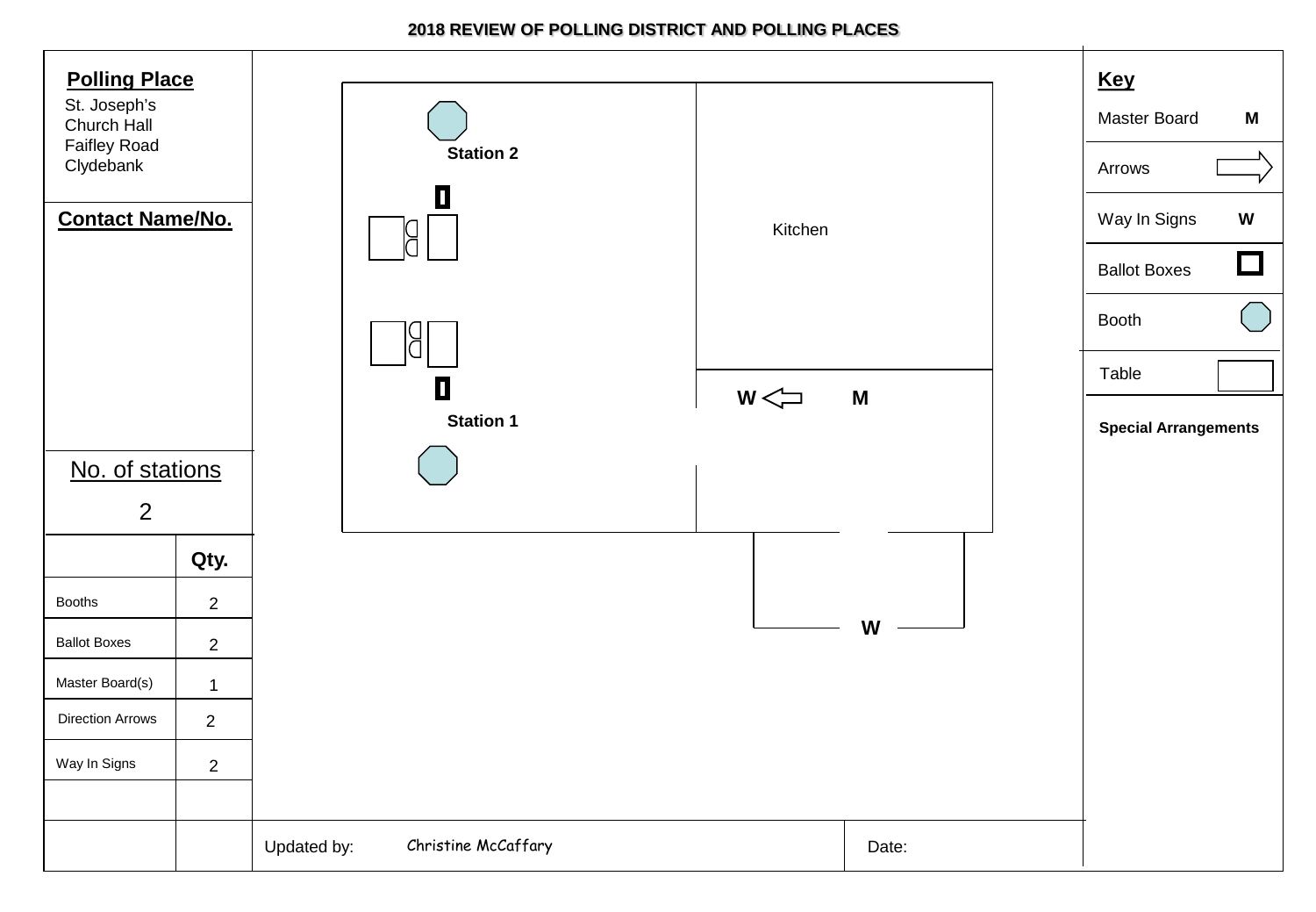| <b>Polling Place</b><br>Dalmuir Barclay Parish<br>Church |                         | <b>Large Hall</b>                                                    | <b>Key</b>                                                     |
|----------------------------------------------------------|-------------------------|----------------------------------------------------------------------|----------------------------------------------------------------|
| Durban Avenue<br>Clydebank<br><b>Contact Name/No.</b>    |                         |                                                                      | Master Board<br>M<br>Way In Signs<br>$\boldsymbol{\mathsf{W}}$ |
| Hall: 0141 941 3988                                      |                         | О<br>$\blacksquare$<br>M<br>W<br><b>Station 2</b><br>Station 1 (PO1) | $\Box$<br><b>Ballot Boxes</b><br><b>Booth</b>                  |
| <b>Stations/Locations:</b>                               |                         | П<br>О                                                               | Table<br><b>Special Arrangements</b>                           |
| 4 in main hall                                           |                         | W                                                                    |                                                                |
|                                                          | Qty.                    | <b>Station 3</b><br><b>Station 4</b>                                 |                                                                |
| Partitions                                               |                         |                                                                      |                                                                |
| <b>Booths</b>                                            | $\overline{\mathbf{4}}$ |                                                                      |                                                                |
| <b>Ballot Boxes</b>                                      | 4                       |                                                                      |                                                                |
| Master Board(s)                                          | $\mathbf 1$             |                                                                      |                                                                |
| <b>Direction Arrows</b>                                  | 3                       |                                                                      |                                                                |
| Way In Signs                                             | 3                       |                                                                      |                                                                |
|                                                          |                         | <b>Christine McCaffary</b><br>Compiled by:<br>Date:                  |                                                                |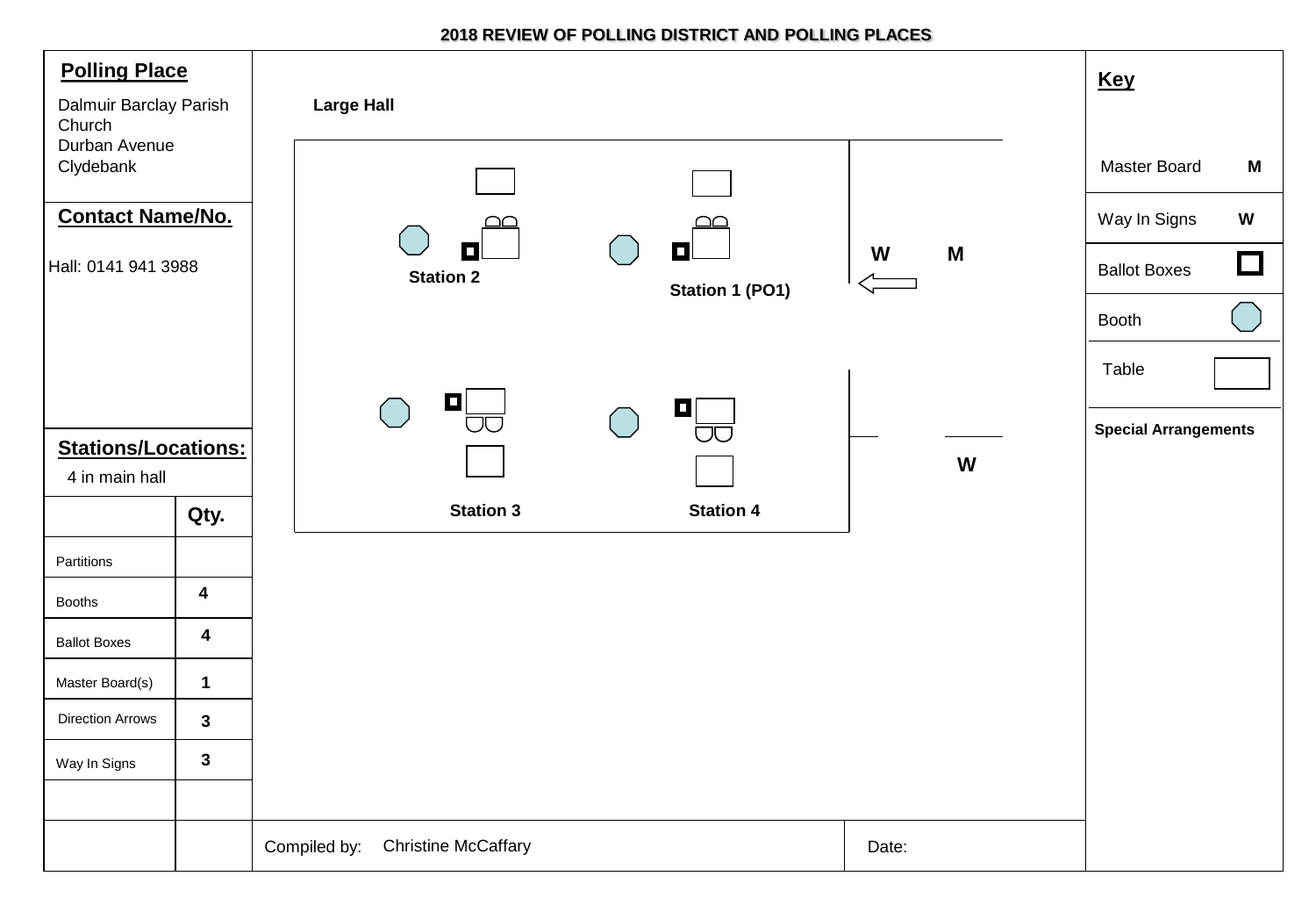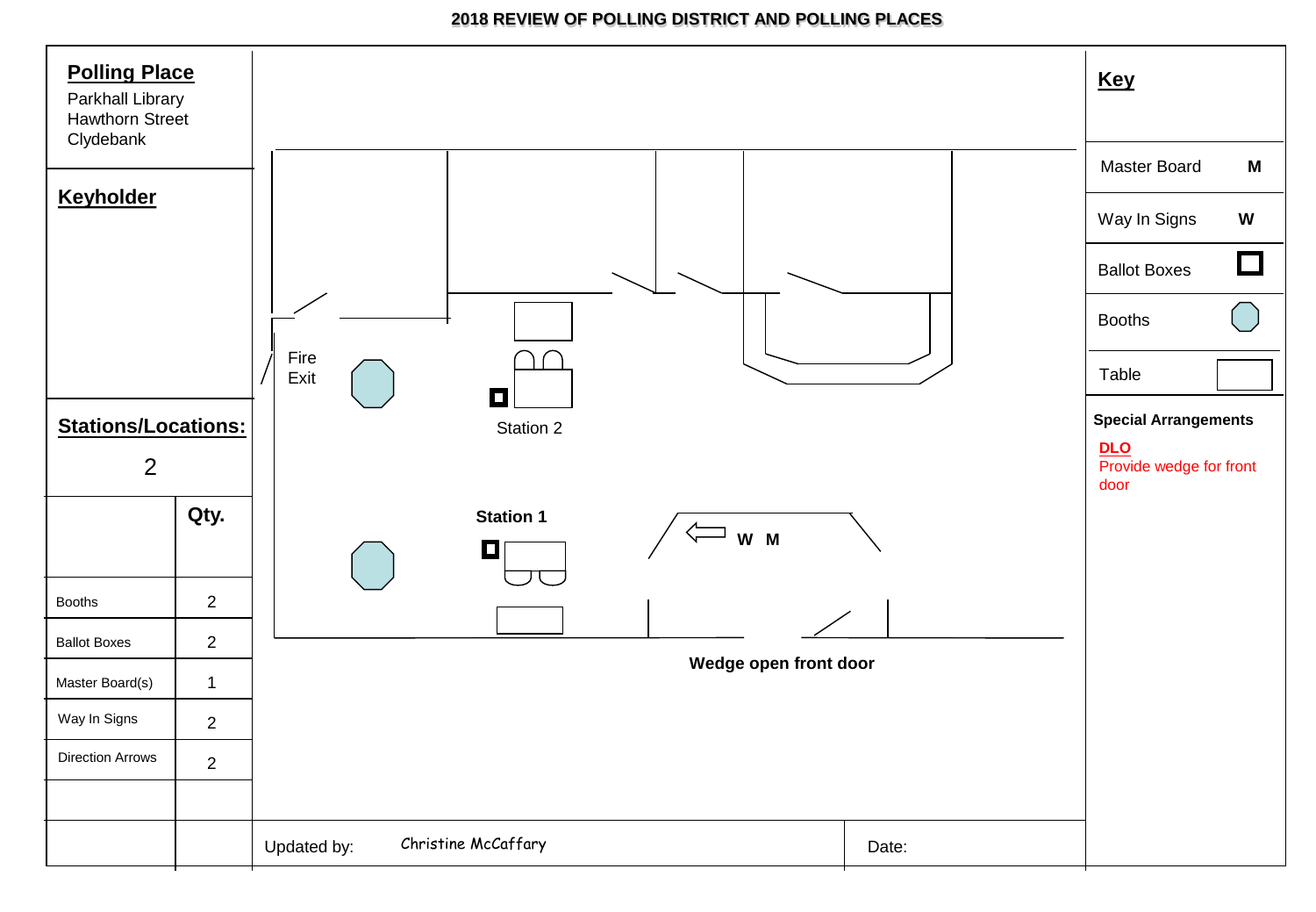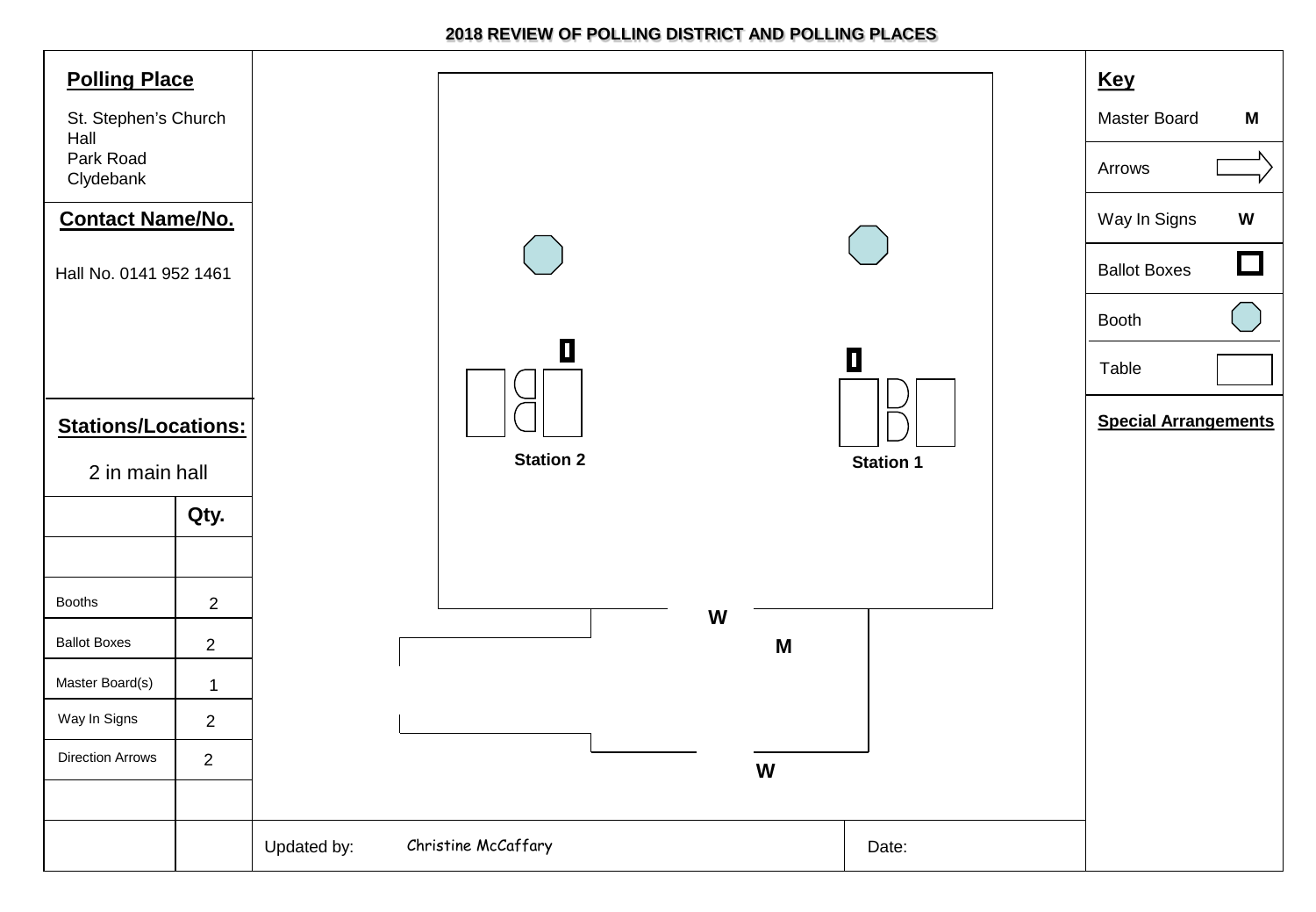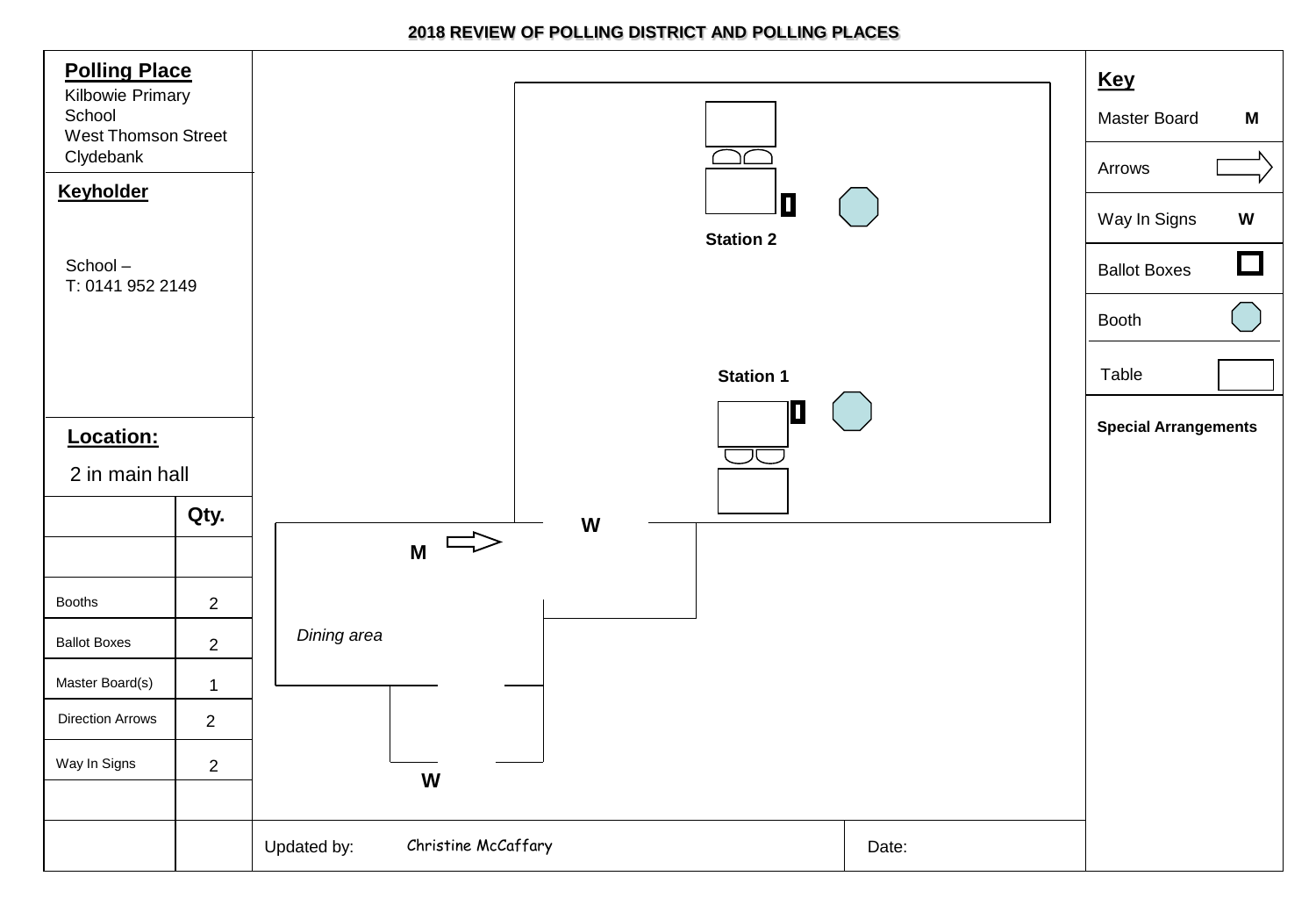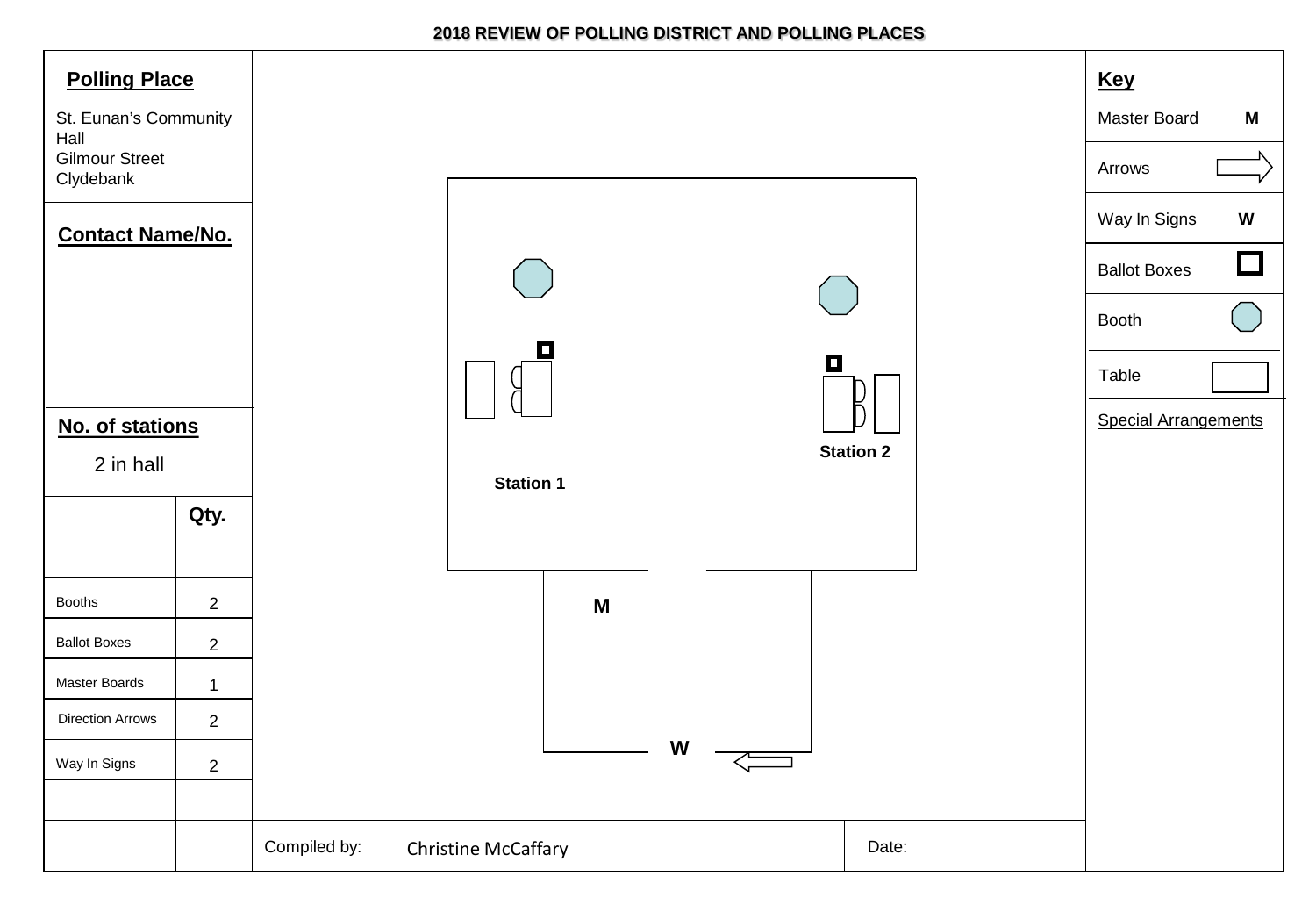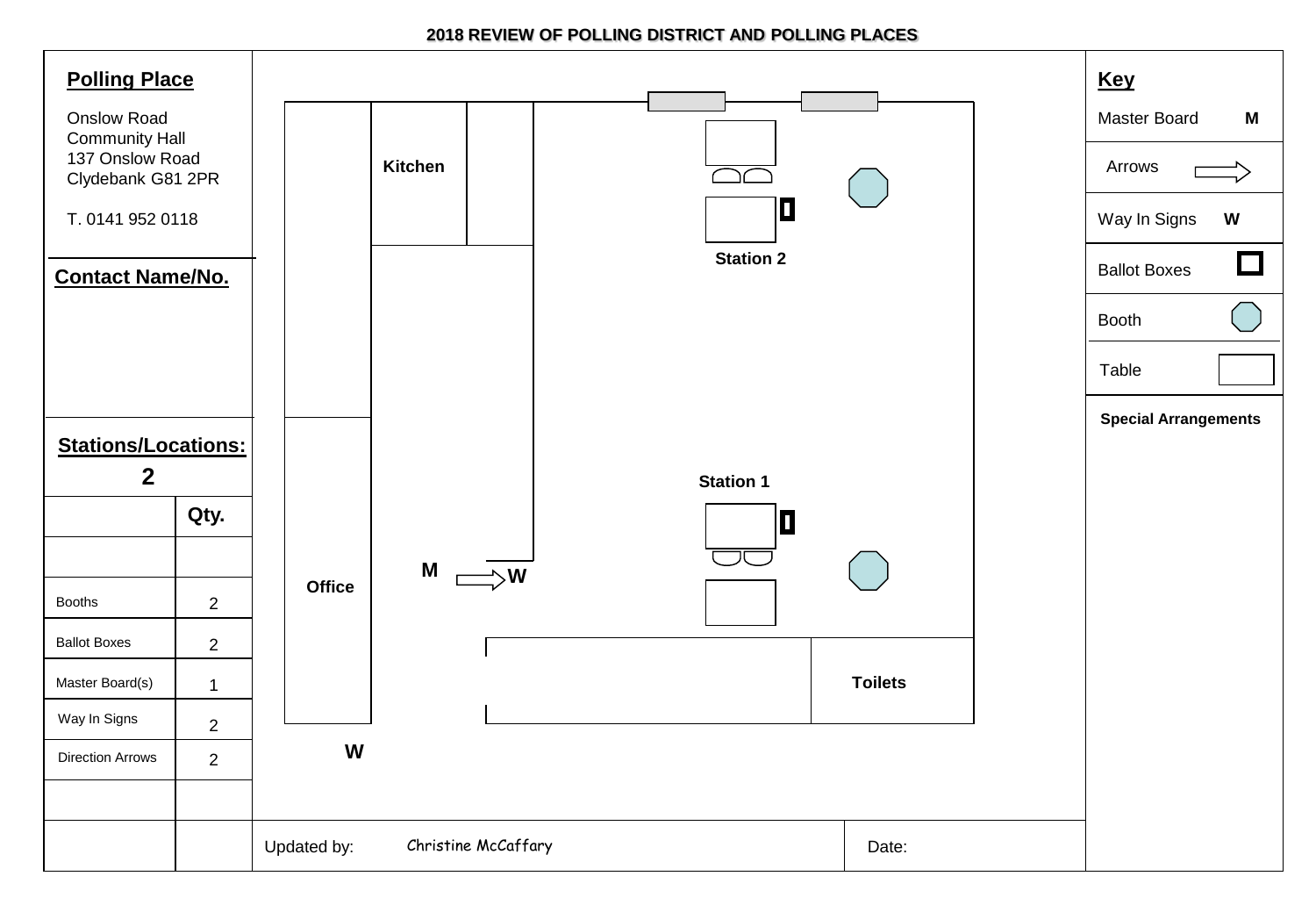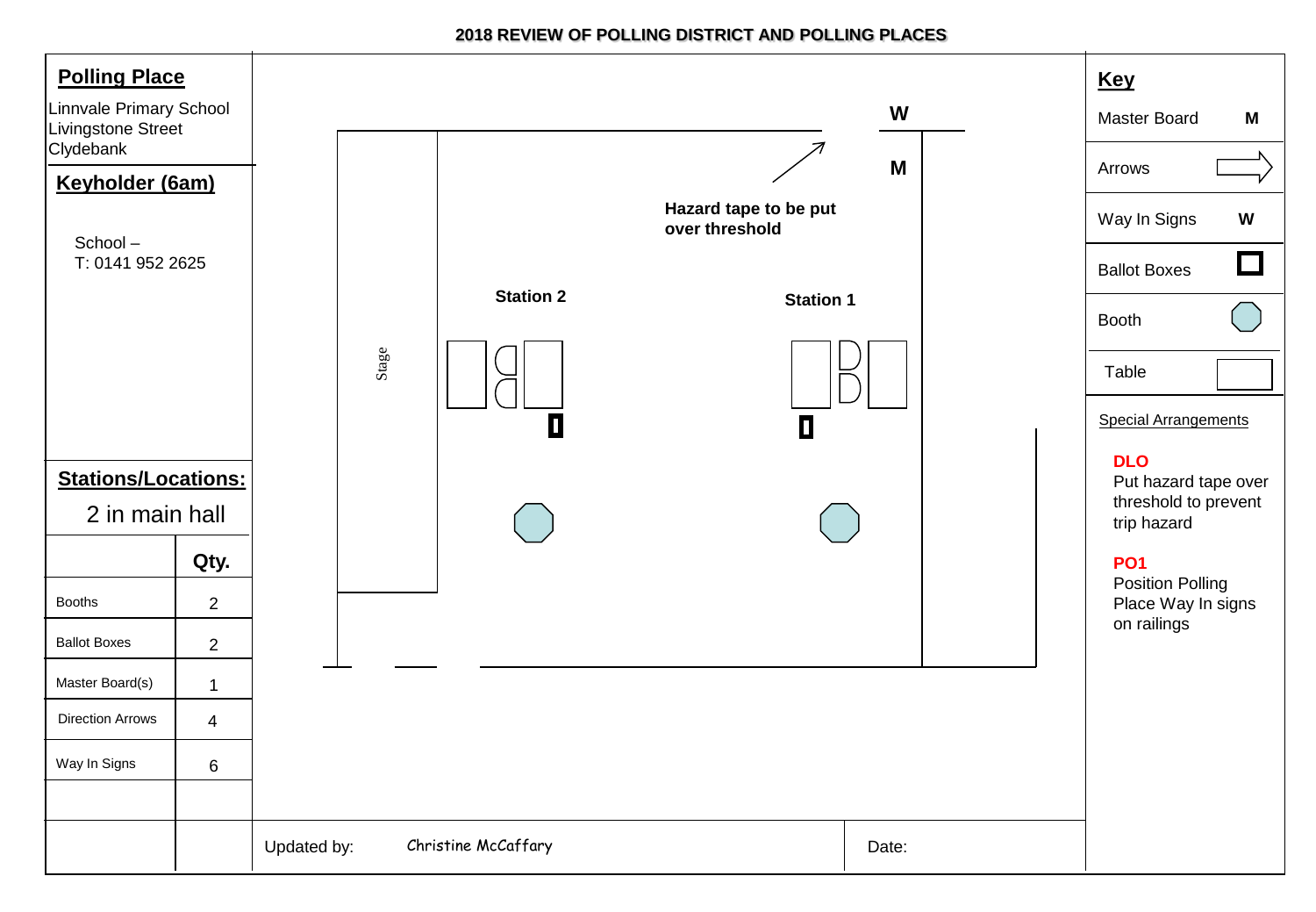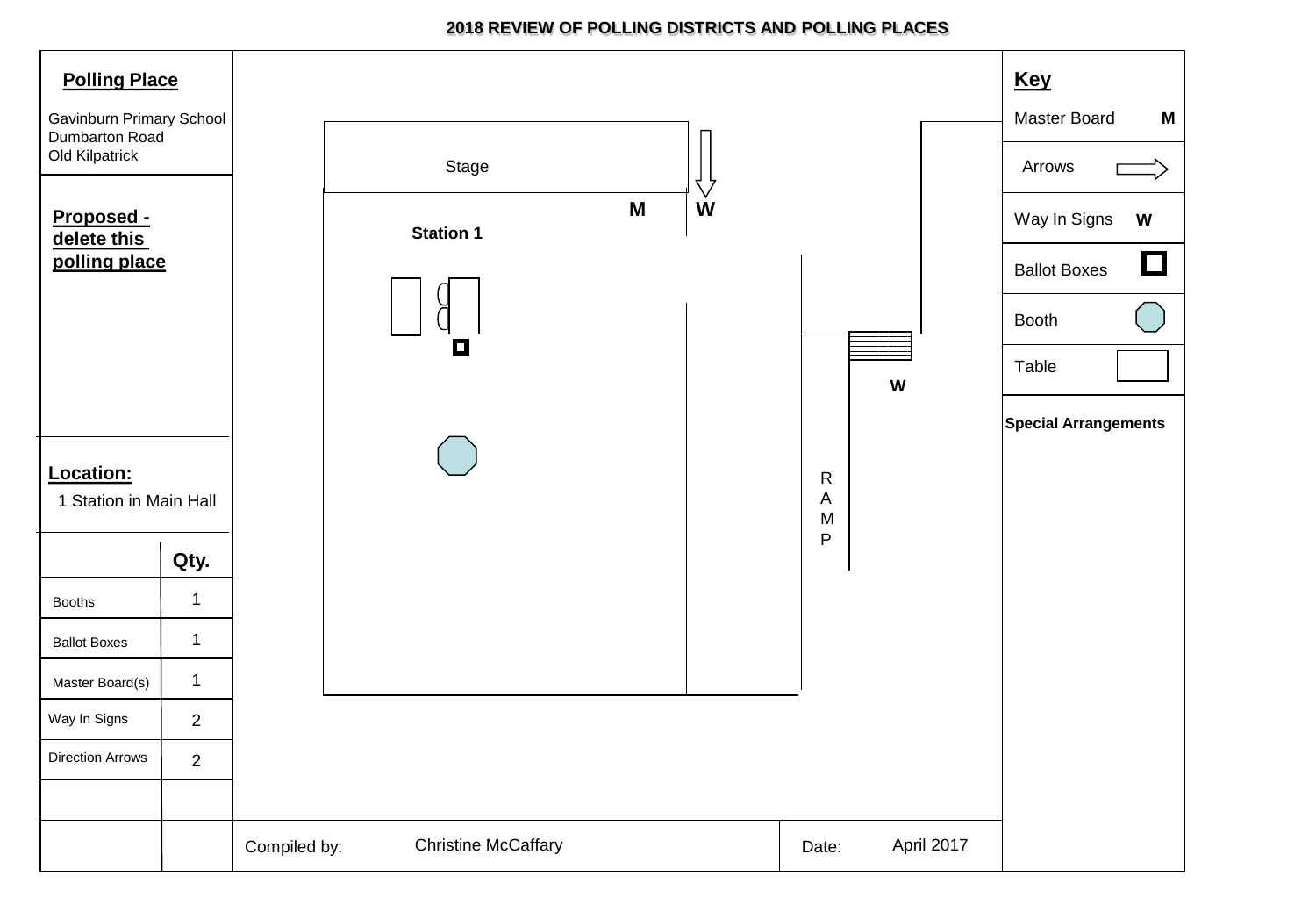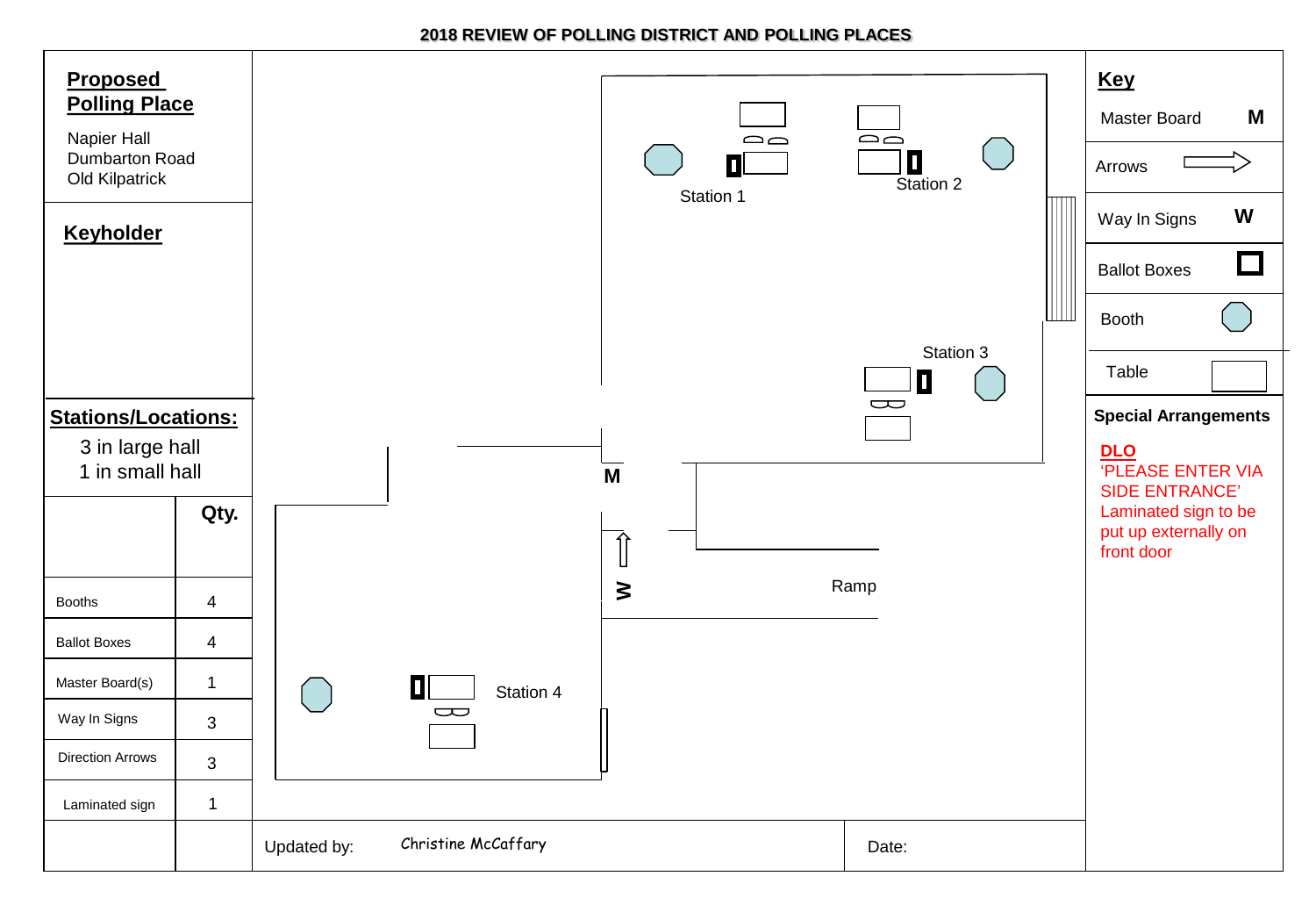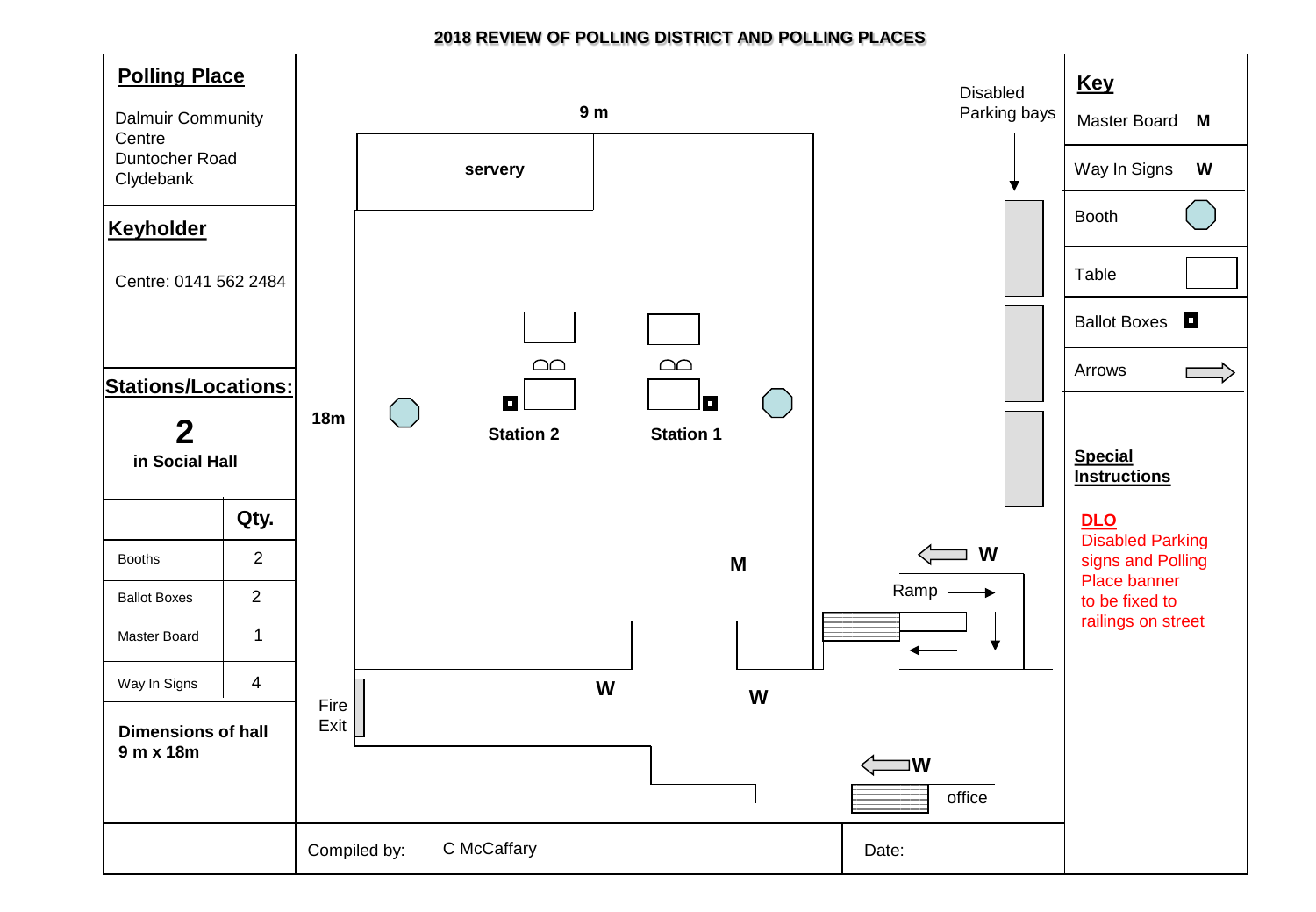